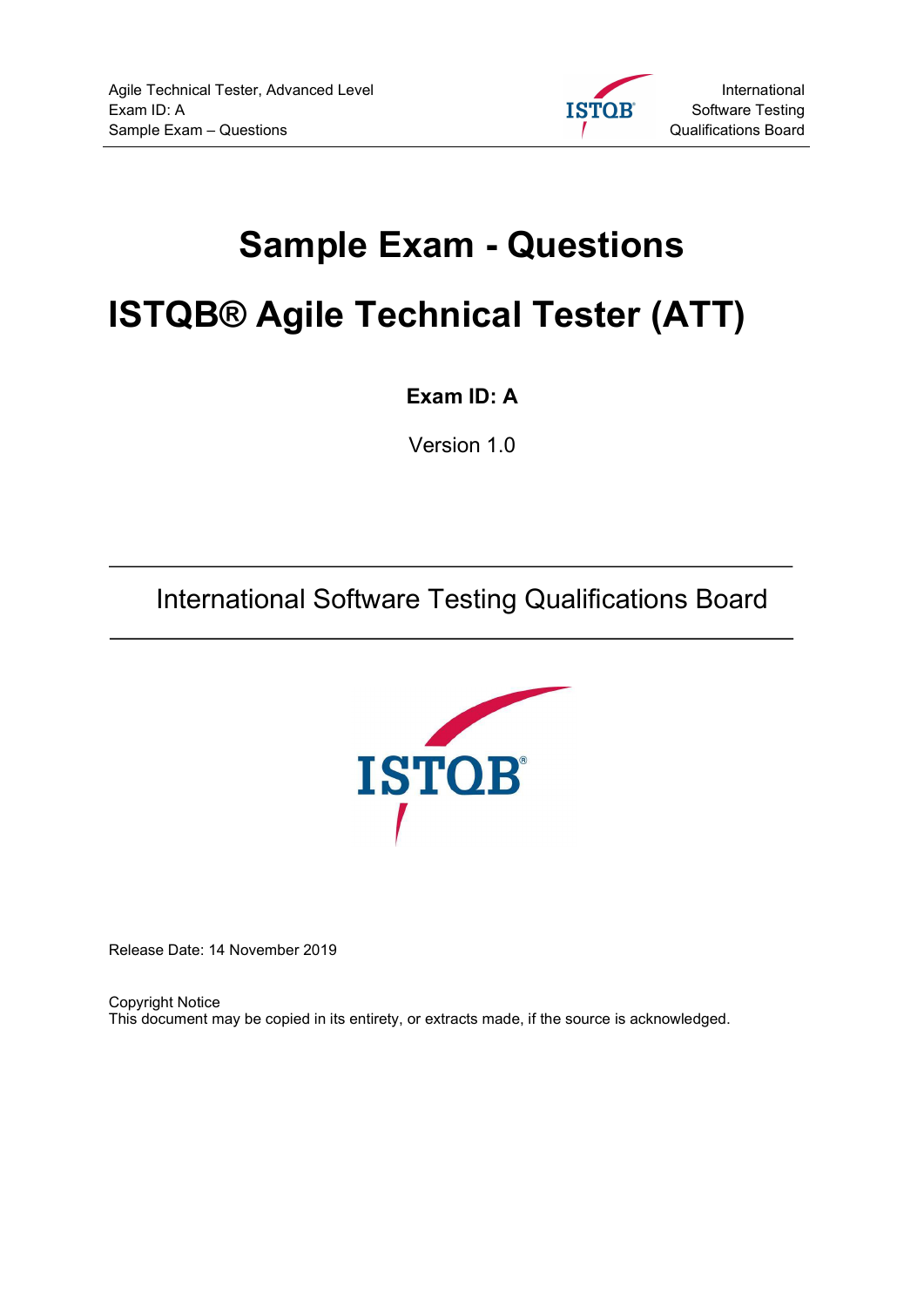

# Legal

Copyright © 2019 International Software Testing Qualifications Board (hereinafter called ISTQB®). All rights reserved.

The authors transfer the copyright to the International Software Testing Qualifications Board (hereinafter called ISTQB®). The authors (as current copyright holders) and ISTQB® (as the future copyright holder) have agreed to the following condition of use: Any ISTQB® Member Board may translate this document.

Exam Working Group 2019

Document Responsibility

The ISTQB® Examination Working Group is responsible for this document.

#### Acknowledgements

This document was produced by the ISTQB® Exam Working Group (EWG) and the ISTQB® Advanced Level Working Group (ALWG)

This document was formally released by the General Assembly of the ISTQB® on 14.November.2019.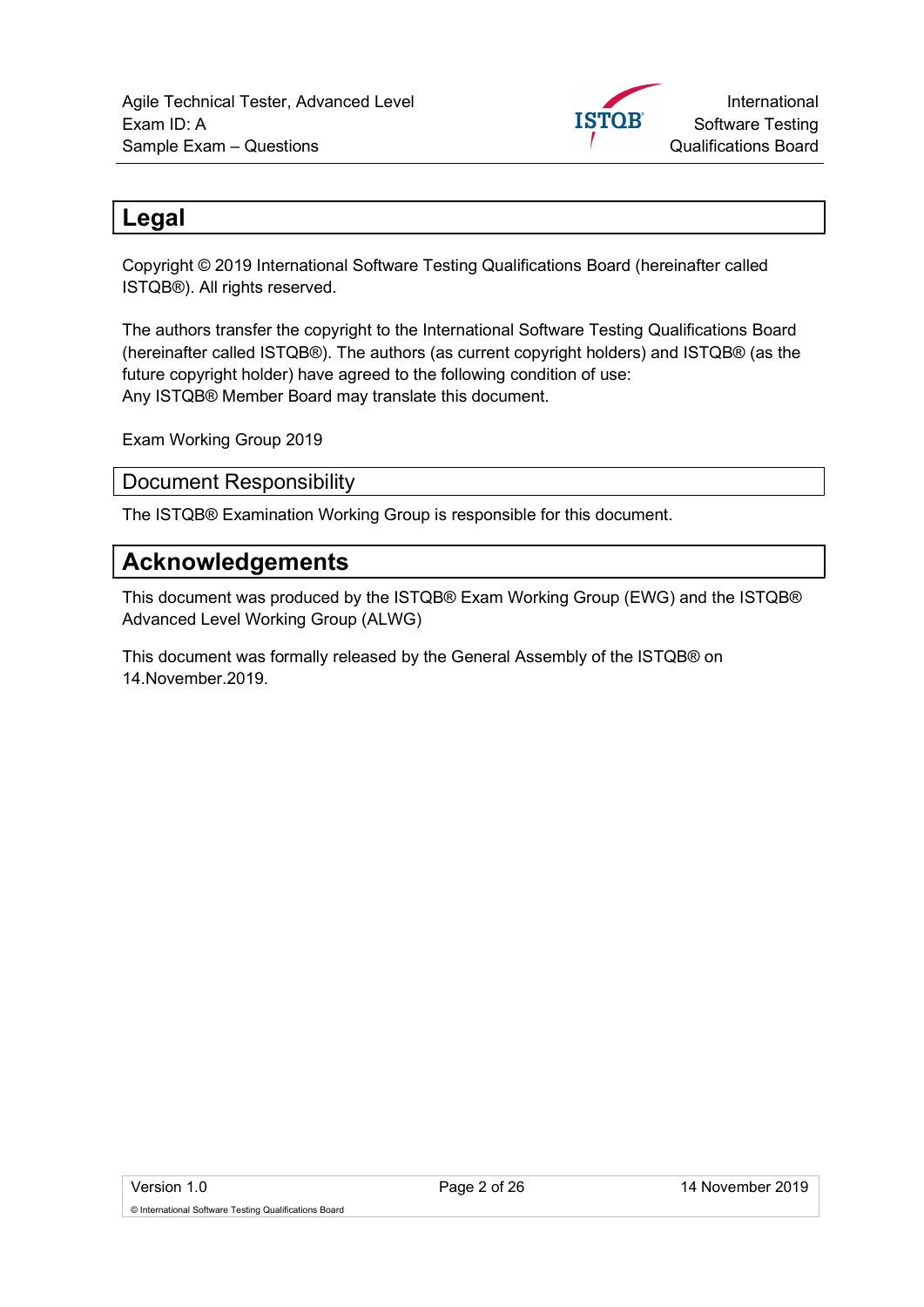

# Revision History

| <b>Version</b> | Date               | <b>Remarks</b>                                   |
|----------------|--------------------|--------------------------------------------------|
| 0.1            | July 10, 2019      | Sample Exam - Questions Template used            |
| 0.2            | August 18, 2019    | Typos, same syntax, wording corrected            |
| 0.3            | September 14, 2019 | Changes with respect to finding from Beta Review |
| 1.0            | 14 November 2019   | Release date                                     |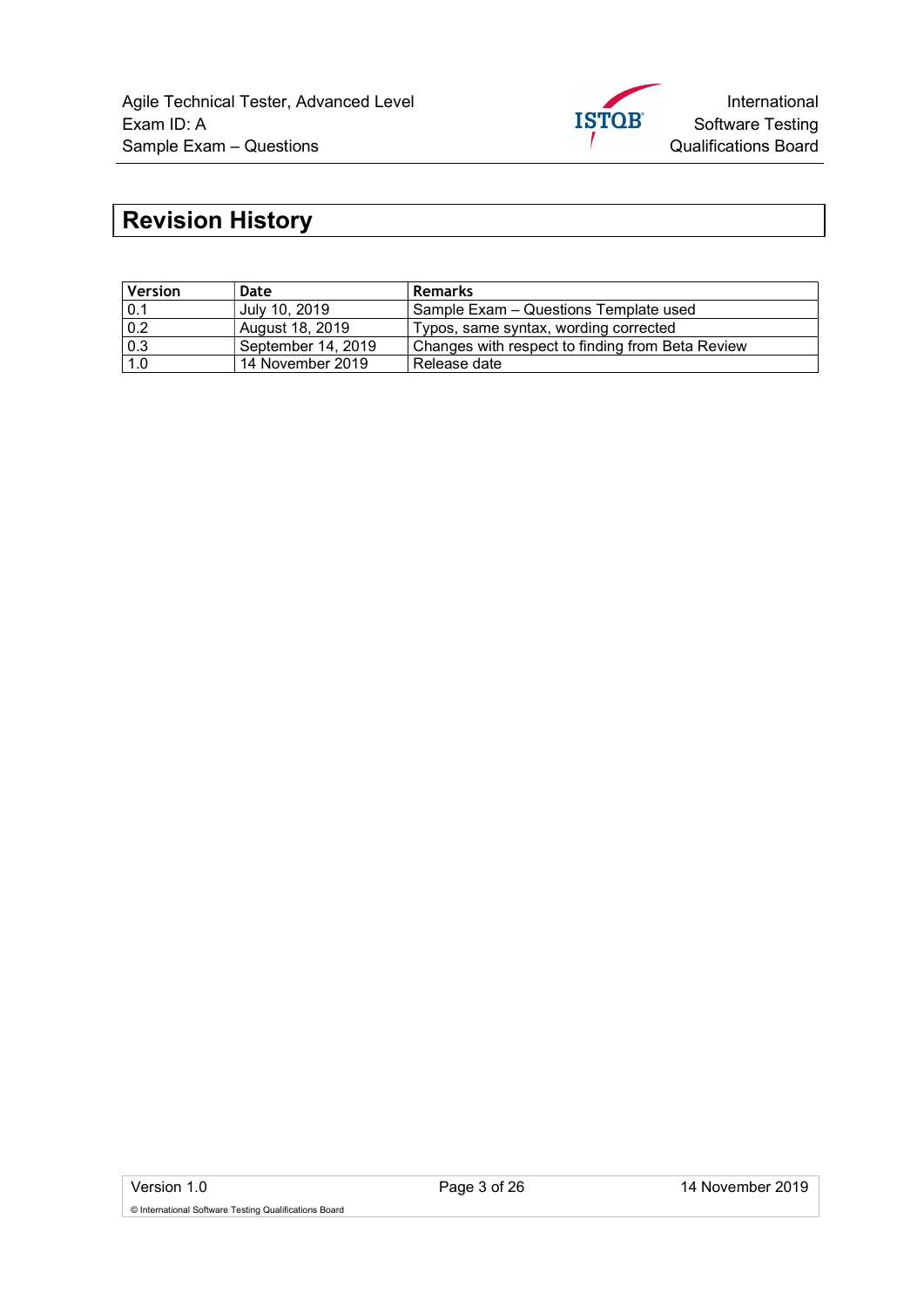Agile Technical Tester, Advanced Level Exam ID: A Sample Exam - Questions



# **Table of Contents**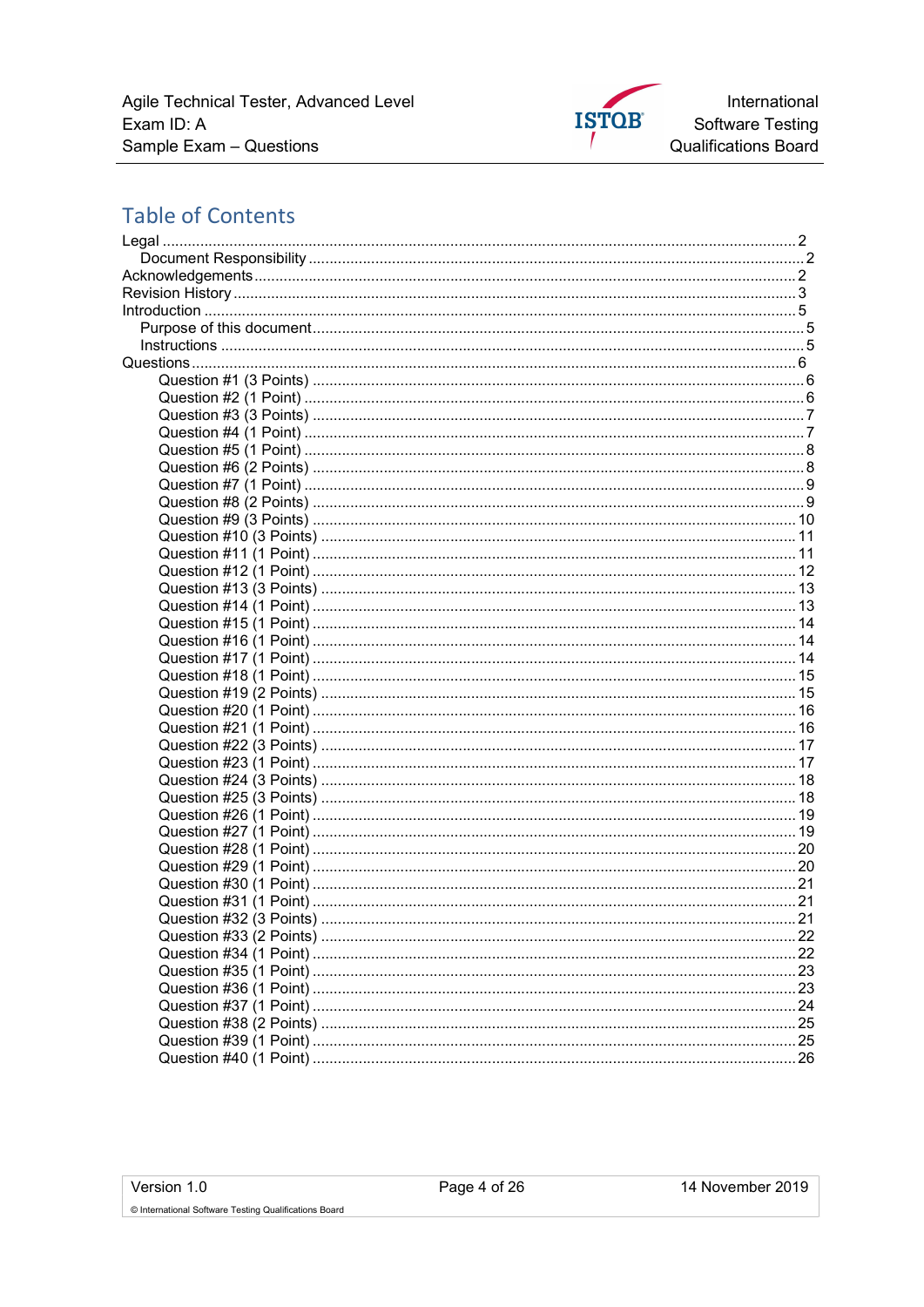

# Introduction

#### Purpose of this document

The sample questions, answer sets and associated justifications in this document have been created by a team of Subject Matter Experts and experienced question writers with the aim of assisting ISTQB® Member Boards and Exam Boards in their question writing activities.

These questions cannot be used as-is in any official examination, but they should serve as guidance for question writers. Given the wide variety of formats and subjects, these sample questions should offer many ideas for the individual Member Boards on how to create good questions and appropriate answer sets for their examinations.

#### **Instructions**

The question and answer sets are organized in the following way:

- Learning Objective and K-level
- Question including any scenario followed by the question stem (The question is contained in this document)
- Answer Set (The answer set is contained in a separate document)
- Correct answer including justification of the answers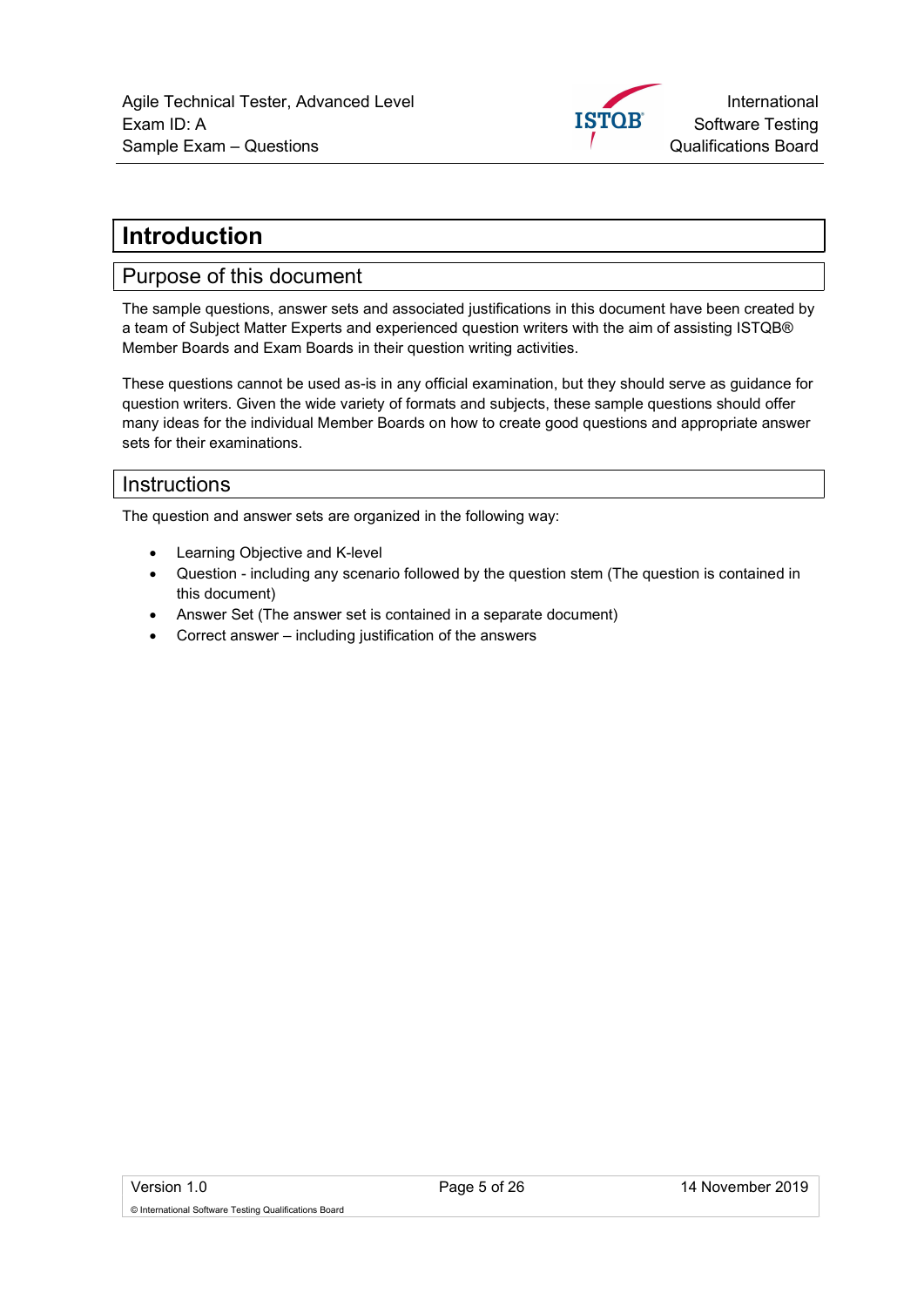

#### **Questions**

#### Question #1 (3 Points)

As a tester, you are asked to improve the quality of Epics and User stories.

Which TWO of the following requirements engineering techniques would be the most effective for the given Epic?

"As the leader of the marketing department, I want to have a content management system so that my employees can edit and provide quality content to the readers".

Select TWO options.

- a) Storyboard
- b) Story mapping
- c) Personas
- d) Diagrams
- e) Use Cases

# Question #2 (1 Point)

Describe requirements engineering techniques and how they can help testers.

Select TWO options.

- a) Each tester can easily see on the teams 'Storyboard' which tasks he/she has to do during the current iteration.
- b) A 'Storyboard' visualizes groups of user stories, related to a common area of the system (Themes), which can be considered for inclusion in the same iteration.
- c) A 'Storyboard' defines which test cases the tester has to execute in an Exploratory Test Session.
- d) A 'Storyboard' can assist with identifying acceptance criteria for user stories and epics.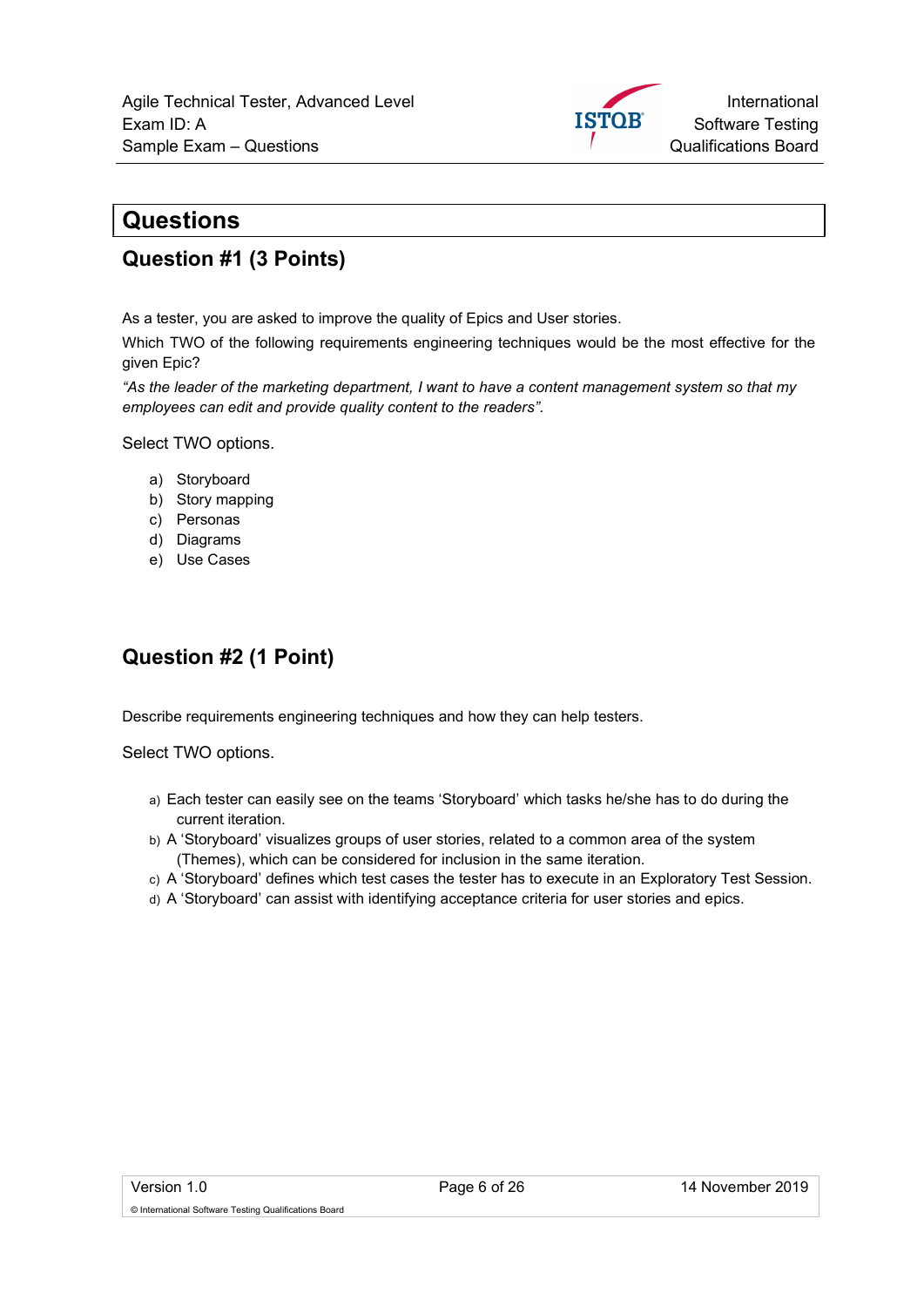

# Question #3 (3 Points)

You must review following user story that will be developed and tested during next Sprint:

As a potential conference attendee, I want to be able to register for the conference online, so that registration is simple and paperless.

The following acceptance criteria are also mentioned:

- Payment can be made via PayPal, Debit or Credit Cards.
- An acknowledgement email is sent to the attendee after submitting the form.
- Protection against spam is working.
- Information from the form is stored in the registrations database.
- User cannot submit a form without filling out all the mandatory fields:

First Name, Last Name, Company Name, Email Address, Position Title, Billing Information.

Within the previous Sprints the database has been developed and the interface to the different payment methods and also the interface to the spam detection component are ready.

Which **one** of the following statements is correct according to this situation and the mentioned acceptance criteria?

Select ONE option.

- a) All the mentioned acceptance criteria follow the meaning of INVEST characteristics.
- b) The acceptance criteria does not fulfill INVEST criteria and is therefore of bad quality.
- c) This user story is more like an Epic and therefore the mentioned acceptance criteria do not fit.
- d) As there are no non-functional acceptance criteria mentioned, the team has forgotten to use quantitative questionnaires.

#### Question #4 (1 Point)

Which one of the following methodologies is not derived from Test-driven development?

- a) Behavior Driven Development
- b) Acceptance Test-driven development
- c) Domain-driven design
- d) Specification by example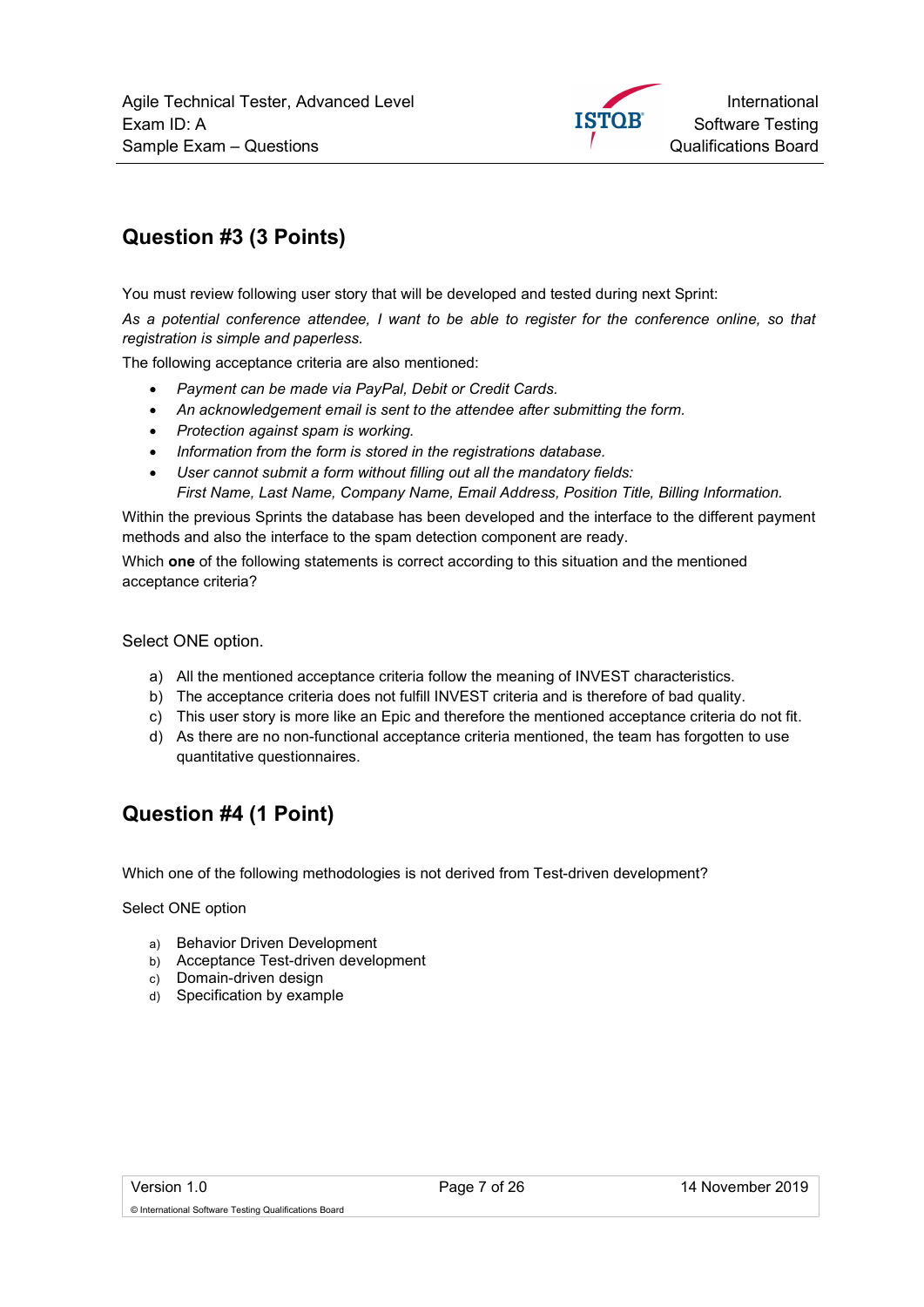

# Question #5 (1 Point)

Summarize the characteristics of unit tests:

Select ONE option.

- a) Unit test have to be independent from other unit test to avoid the possibilities of cross references.
- b) Unit test can be derived from the given use cases and existing code of the test object.
- c) While refactoring, the redesign of the unit test to adapt to the changed code is crucial.
- d) A unit should be written against large and complex code structures to get fast and feedback of the code quality.

# Question #6 (2 Points)

A developer has implemented a class that calculates if a given date is a leap year. The definition for the leap year is given:

Every year that is exactly divisible by four is a leap year, except for years that are exactly divisible by 100, but these centurial years are leap years if they are exactly divisible by 400.

- divisible by 4

- but not by 100

- years divisible by 400 are leap anyway

You have already thought about it and started with the first test class, the test class looks like (pseudo JavaScript used here):

```
// LeapYear.spec.js 
describe('Leap year calculator', () => { 
  it('should consider 1996 as leap', () => {
      expect(LeapYear.isLeap(1996)).toBe(true); 
   }); 
});
```
What would now be your next step to proceed as efficient as possible, in order to validate the correctness of the class above?

Select ONE option.

- a) Write additional test classes to test also other relevant aspects of the leap year calculation .
- b) Start to write code that covers other relevant aspects of the leap year calculation.
- c) Start to write code that makes fail this test case.
- d) Start to write code that makes pass this test case

© International Software Testing Qualifications Board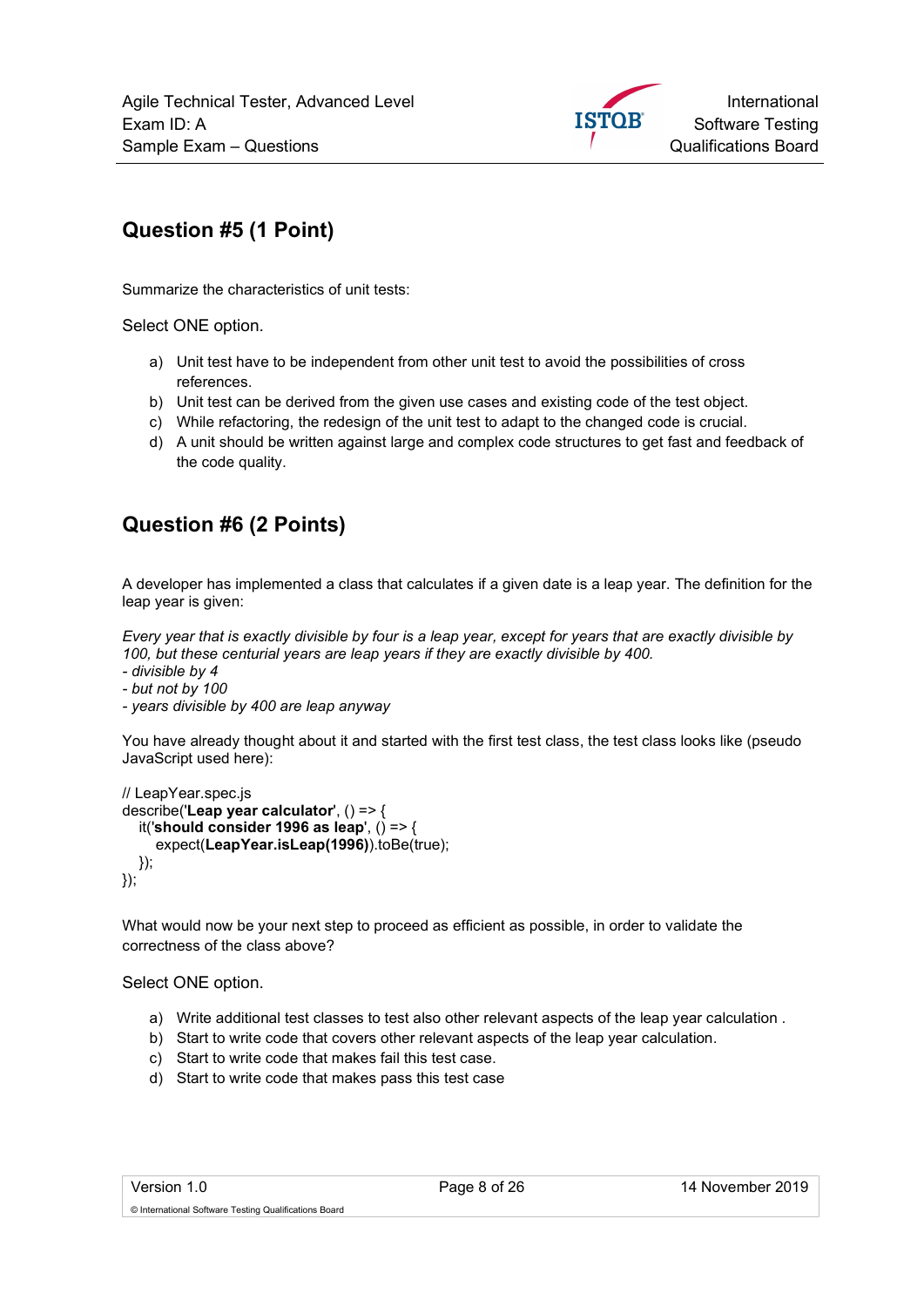

## Question #7 (1 Point)

A Unit tests should fulfill the quality criteria, which are summarized by the mnemonic 'FIRST'. This means a Unit Test should be:

Select ONE option.

- a) Fast, Iso-compliant, Responsive, Self-Verifying, Thorough
- b) Fast, Isolated, Repeatable, Self-Validating, Thorough
- c) Failing, Isolated, Repeatable, Self-Validating, Thorough
- d) Fast, Iso-compliant, Repeatable, Self-Verifying, Atomic

#### Question #8 (2 Points)

You, as a tester in a BDD environment, know that the following user story has to be implemented and tested:

As a Scrum Master I want to see Lead/Cycle time progress So that I know whether we are improving our development process or not.

Which one of the following BDD scenarios in Gherkin format is at least partially, but best fitting to this user story?

- a) Given Reports section in Project area and Bug Tracking practice is DISABLED When I navigate to Lead and Cycle Time Report Then I see Lead Time chart And chart contains 1 line for stories.
- b) Given Reports section in Project area and Bug Tracking practice is ENABLED If I navigate to Lead and Cycle Time Report Then I see Cycle Time And chart contains 2 lines (for stories and bugs) Else Error message is popping up.
- c) Given Reports section in Project area and Bug Tracking practice is DISABLED When I navigate to Lead and Cycle Time Report Then I see the chart And chart contains information for all stories.
- d) When Reports section in Project area and Bug Tracking practice is ENABLED Then I navigate to Report section And I see Cycle Time with chart containing 2 lines (for stories and bugs).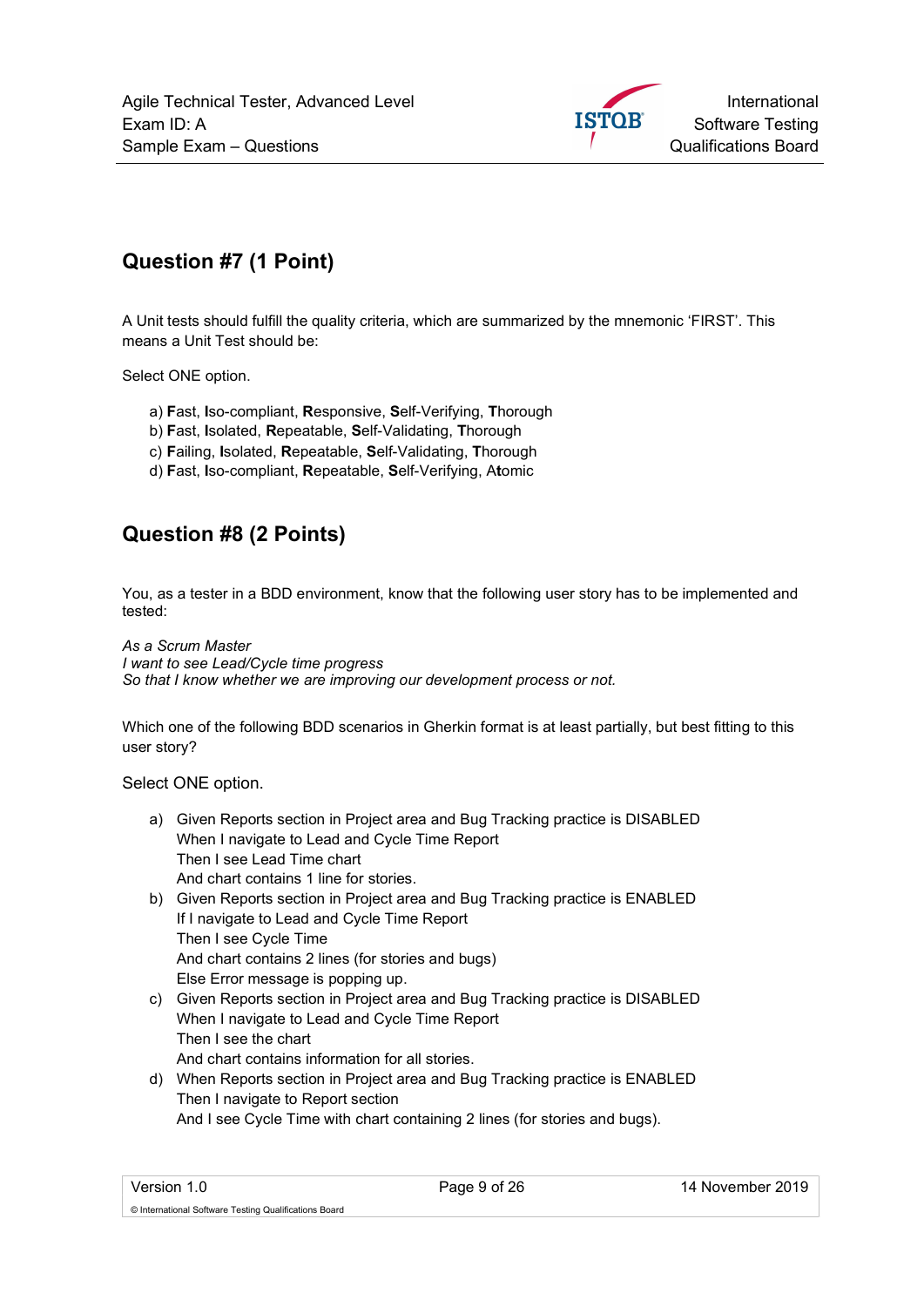

#### Question #9 (3 Points)

You are responsible to define the test strategy for the systems described in above scenario.

The following tables define various risk based mixes of test approaches. Select the table (see below) which shows the test approaches that fits at best the needs for testing the auto pilot system within simulated car driving in simulated environments.

This happens in later iterations stage where the system should behave mature and which can generate most feedback to the development team during each iteration:

Select ONE option.

A)

| <b>Risk Level</b> | Specification based manual | <b>Manual Exploratory Testing</b> | <b>Automated Test Suites</b> |
|-------------------|----------------------------|-----------------------------------|------------------------------|
| High              | $^{\mathrm{+}}$            |                                   |                              |
| Medium            | $^{++}$                    |                                   |                              |
| Low               |                            | $^{++}$                           | $-$                          |

B)

| - -               |                            |                            |                              |
|-------------------|----------------------------|----------------------------|------------------------------|
| <b>Risk Level</b> | Specification based manual | Manual Exploratory Testing | <b>Automated Test Suites</b> |
| High              | $^{++}$                    |                            | $^{++}$                      |
| Medium            |                            |                            | $^{++}$                      |
| Low               |                            | $^{++}$                    |                              |

 $\mathcal{C}$ 

| .,                |                            |                                   |                              |
|-------------------|----------------------------|-----------------------------------|------------------------------|
| <b>Risk Level</b> | Specification based manual | <b>Manual Exploratory Testing</b> | <b>Automated Test Suites</b> |
| High              |                            | $^{++}$                           |                              |
| Medium            |                            |                                   |                              |
| Low               |                            | $^{++}$                           |                              |

D)

| Risk Level | Specification based manual | <b>Manual Exploratory Testing</b> | <b>Automated Test Suites</b> |
|------------|----------------------------|-----------------------------------|------------------------------|
| High       | $^{++}$                    |                                   |                              |
| Medium     |                            | $^{++}$                           |                              |
| Low        |                            | $^{++}$                           |                              |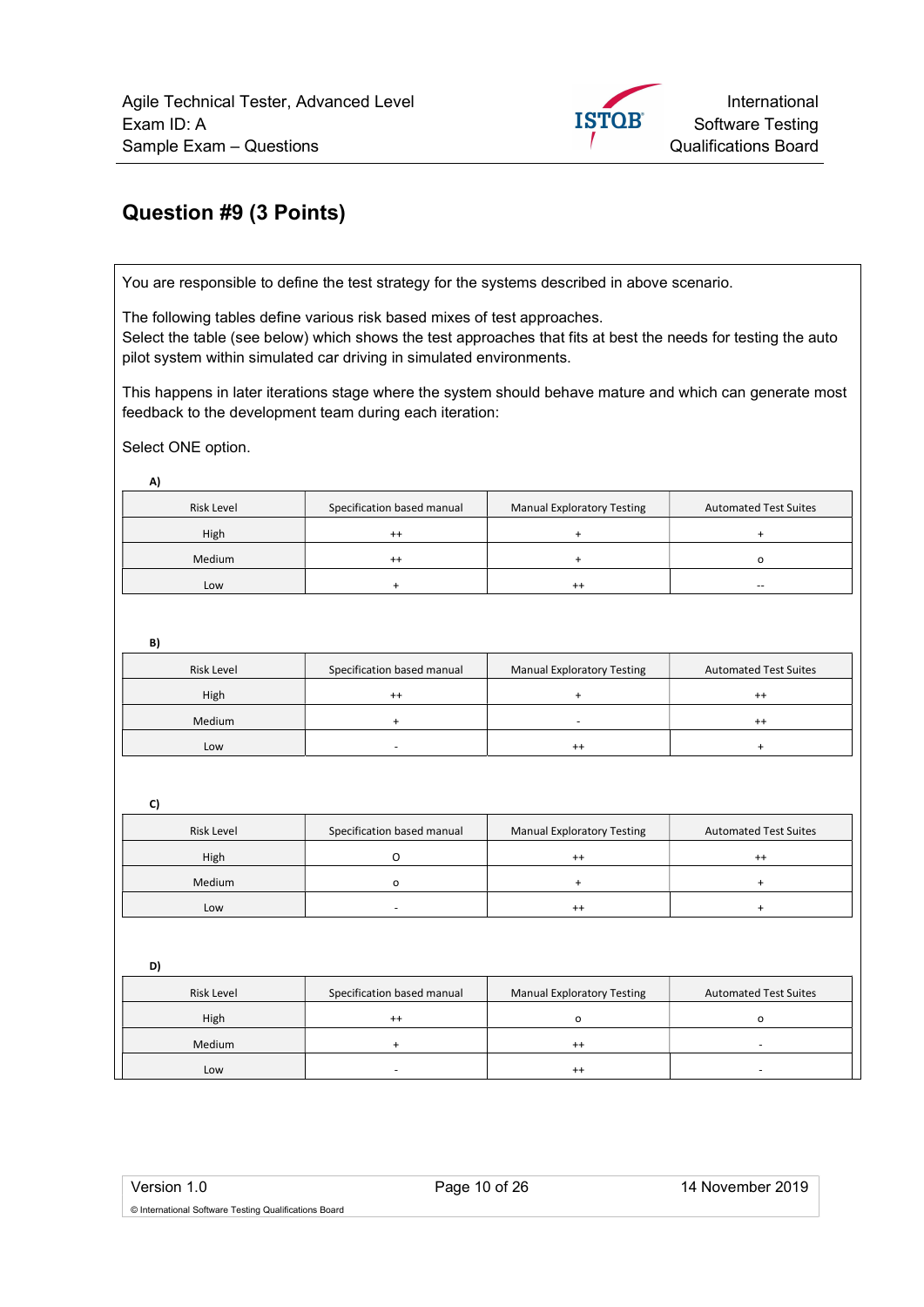

## Question #10 (3 Points)

You are responsible in a highly regulated med-tech environment where development of the software is done following agile methods.

The project that you will check next is the replacement of the outdated configuration software for the bestselling blood analyzer on the market.

Technicians that are installing or maintaining this blood analyzer, will get new notebooks with Windows 10 and therefore it is necessary to replace the configuration software.

Which one of the below mentioned test strategies would be more appropriate?

Select ONE option.

- a) Run as well heavily automated tests as also black-box tests and in addition exploratory testing.
- b) Run as well heavily automated tests as also black-box tests and in addition non-functional tests.
- c) Run heavily exploratory as also black-box tests and in addition automated tests.
- d) Run automated tests as also heavily black-box tests and in addition heavily exploratory testing.

#### Question #11 (1 Point)

Summarize the characteristics of performing exploratory tests with test charters.

- a) In contradiction to black-box testing, the expected result is documented after a defect is found and not as part of the test design.
- b) Test charters are a useful tool to be used for testing, when a detailed specification to the system under test is given.
- c) The result of performing exploratory testing by using test charters is finding defects and specification error.
- d) Exploratory testing and black-box testing use the same metrics, when it comes to measure the test coverage.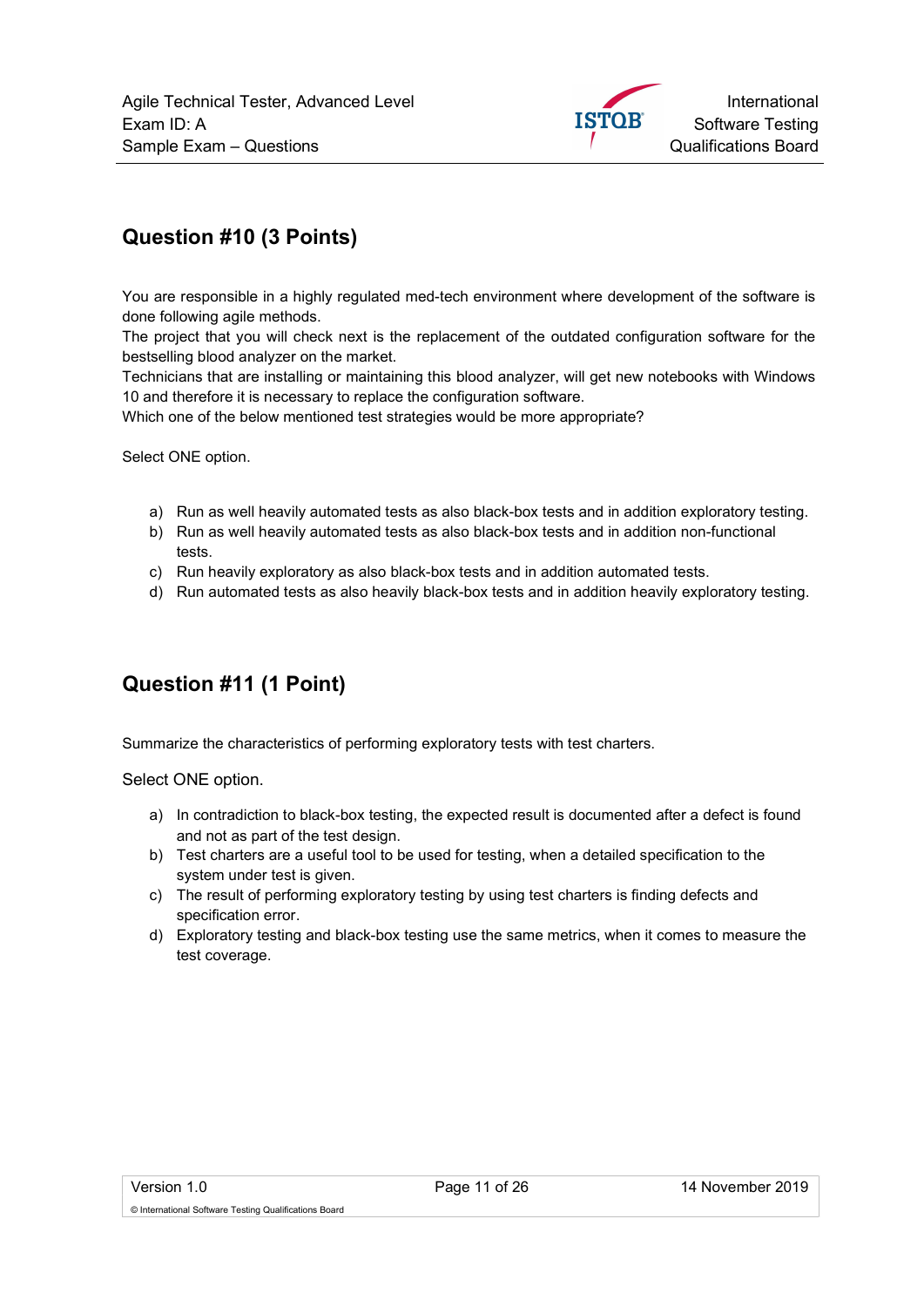

# Question #12 (1 Point)

Refactoring of test cases is needed in agile because of many reasons. Below is description, reasons and benefits. Choose the correct list.

- a) Refactoring of test cases is done in order to match and evolve the test cases due to changing functionality and changed code. Main benefits include improving the regression test cases, tests stay aligned with the code base and product functionality.
- b) Refactoring of test cases is needed becuase we cannot maintain writing detailed test cases in short iterations in agile. Main benefits include keeping the pace of testing with development, creating new test cases fast.
- c) In general, in agile world refactoring is a way to clean up test cases, in short iterations, by making them shorter. Main benefits include keeping pace with writing test cases fast, being able to test fast (short test cases), and being able to automate them fast.
- d) Refactoring of test cases is done a process with the following steps: Identification, Refactor, Re-run, Identify again. Main benefits include improving the regression test cases, tests stay aligned with the code base and product functionality.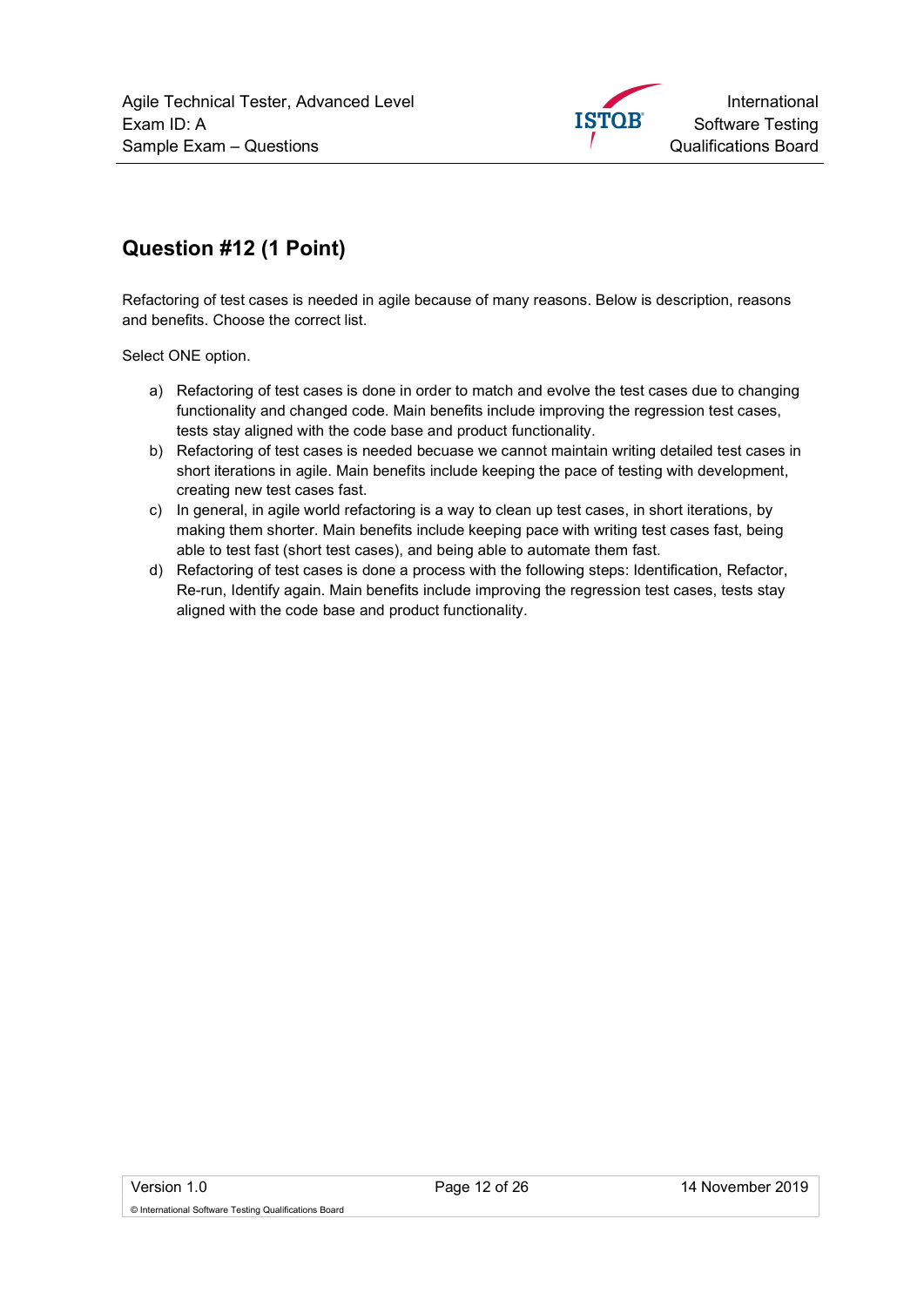

# Question #13 (3 Points)

You do have to analyze the following Bubble Sort function written in Java:

| public static int[] bubblesort(int[] Tosort) {<br>int temp;              |
|--------------------------------------------------------------------------|
| for(int i=1; i <tosort.length; i++)="" td="" {<=""></tosort.length;>     |
| for(int j=0; j <tosort.length-i; j++)="" td="" {<=""></tosort.length-i;> |
| $if(Tosort[i]>Tosort[i++])$ {                                            |
| $temp = Tosort[i];$                                                      |
| $Tosort[j] = Tosort[j++];$                                               |
| $Tosort[j++]=temp;$                                                      |
|                                                                          |
|                                                                          |
| ļ                                                                        |
|                                                                          |
| return Tosort;                                                           |
|                                                                          |

Analyzation should be done according to the following checklist:

- 1. All Variables should start with a Capital letter, except they are used only as counting variable
- 2. If the name of the variable consists of more than one word, all words have to start with Capital letters (e.g. FirstName)
- 3. All constants should be written in CAPITAL letters, exept they are only used as start or end point (e.g. in loops)

Which one of the above mentioned checkpoint items is not fulfilled?

Select ONE option.

- a) 2.
- b) 1.
- c) 3.
- d) none.

#### Question #14 (1 Point)

Which one of the following statements is true in regards test driven development?

Select ONE option.

- a) Write a test that describes an unimplemented requirement. Run the test to ensure that it fails.
- b) Write production code that satisfies only the requirement described by the test. If it fails, make the changes necessary to cause all the tests to pass.
- c) To TDD you need to extract one or more scenario from each user story and then formulate them as automated tests.
- d) ATDD and TDD are customer focused whereas BDD is developer focused.

© International Software Testing Qualifications Board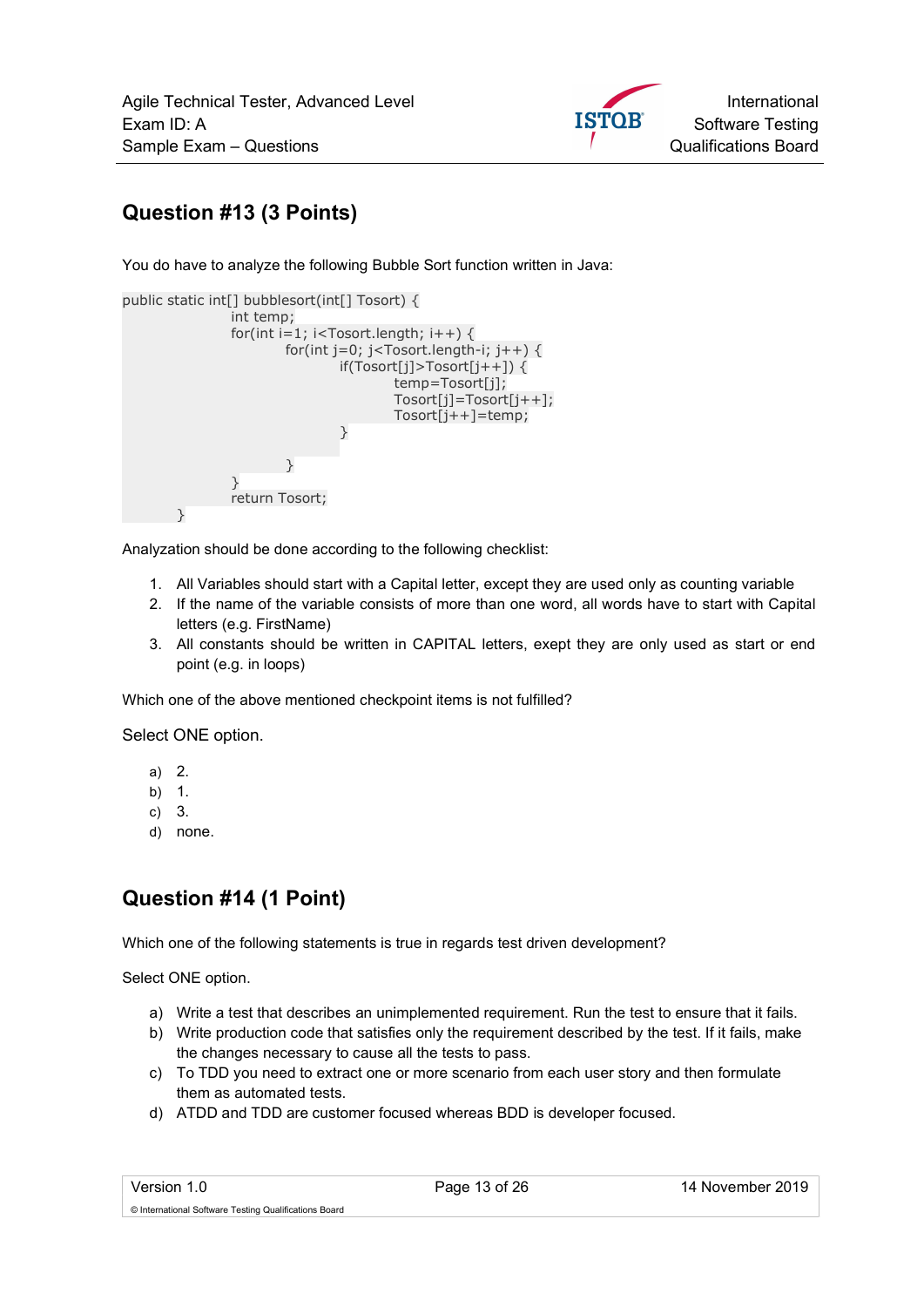

# Question #15 (1 Point)

Summarize the characteristics of test automation in relation to development projects.

Select ONE option.

- a) Test automation can play an important role in test environment configuration and test release acquisition.
- b) In large projects, there is usually one best solution that fits all needs, and so. on dedicated test automation strategies fits best.
- c) Test automation supports the goals of an iteration directly; e.g., by reducing the regression risk associated with stability of the system.
- d) Supportive test automation effort has to be done in the teams of the iteration teams themselves.

#### Question #16 (1 Point)

An increased proportion of automated test coverage often leads to a greater degree of manual testing that follows reactive strategies, because:

Select ONE option.

- a) many of the tests that can be prepared upfront, will be automated which enables the testers to spend more time for execution of manual tests.
- b) an increase of the proportion of automated test increases test coverage, and the uncovered areas are to be tested reactively.
- c) if the proportion of automated tests increases, manual tests focus on the most risky areas which are identified reactively.
- d) reactive strategies consider the current context and status of the project and the system under test. To be able to adopt to this current status most flexible a greater degree of manual testing is necessary.

# Question #17 (1 Point)

The challenges described below are of test automation in agile settings or agile projects. Which is the correctly described one?

- a) Resources availability is a challenge in automating tests in agile settings, as they are needed to create, maintain and execute the test suite.
- b) Unit testing automation is the most critical test automation needed in agile, and covers most of the testing challenges in agile quality of code, and gives good test coverage.
- c) Test deployment time is one of the challenges of agile testing, as deploying slow is not possible in short iterations.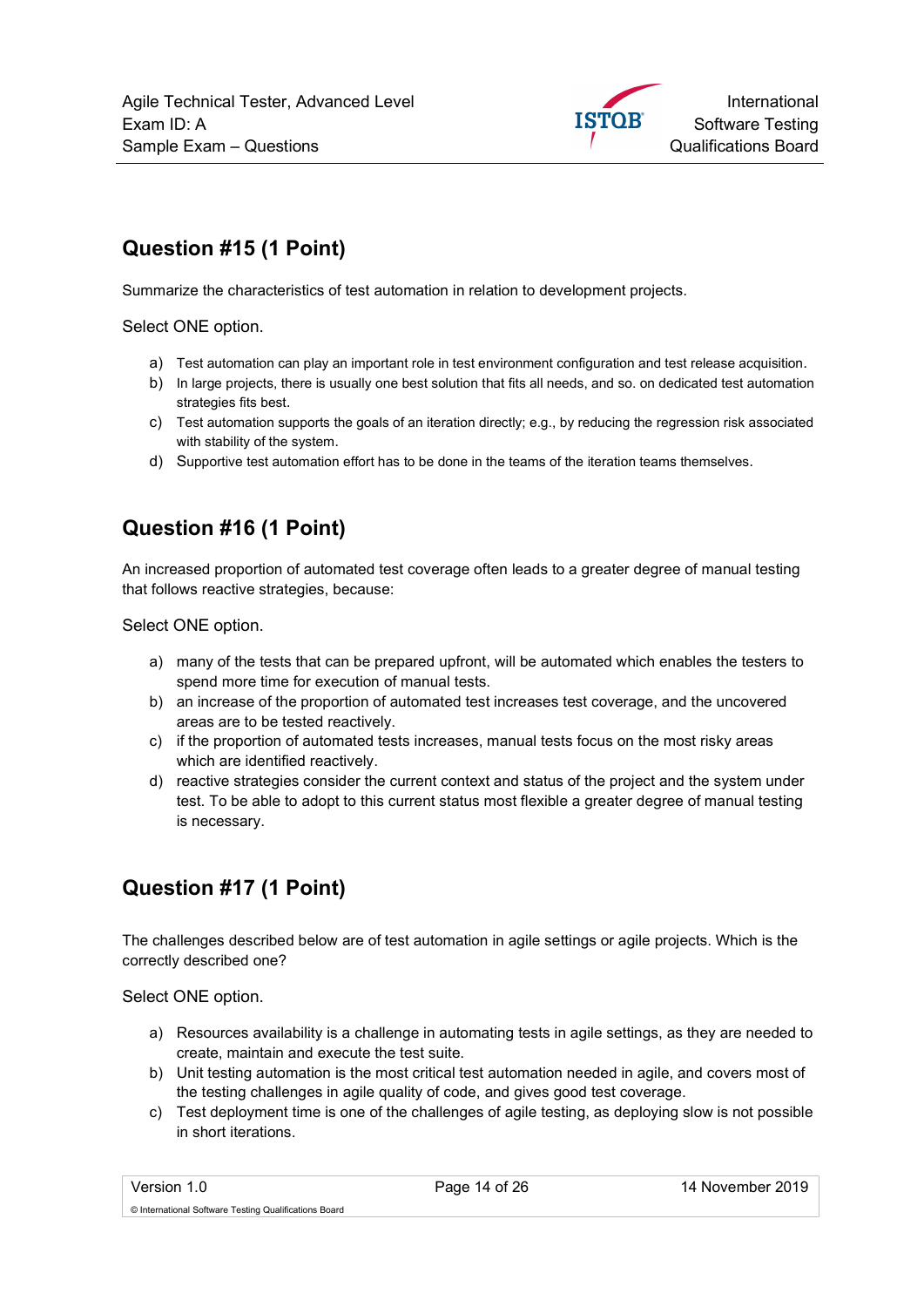

d) Test Execution Time is not critical in agile as there are fewer tests written, and they are designed as checklists or high level tests which reduces the time it takes to execute them.

# Question #18 (1 Point)

Which one of the statements listed below is true with regards to key-word "test driven development"?

Select ONE option.

- a) Test procedures composed by keywords can be better understood by customers than plain program language test code.
- b) Agile teams can easily scale the necessary test coverage up or down by adding, changing, or removing entries from the test data table.
- c) A limitation is, that changing the behaviour of a defined keyword requires much more effort than changing the same behaviour across multiple test procedures.
- d) To properly manage the set of keywords, the responsibility for managing the keyword vocabulary should stay in the team.

# Question #19 (2 Points)

You are working in a project that develops a product that has reached a stable state and is already in production in different configurations all over Europe.

To finalize it, the top management has decided to use that project as Proof of Concept for the new CI approach. This has been implemented and runs smoothly.

Which of one the following actions could you suggest to improve this situation?

- a) Enable different test configurations in the CI process to be used for the different types of CI cycles for the target markets.
- b) Speed up test execution by decreasing the amount of User Interface (UI) testing to give fast feedback on the CI approach.
- c) Prioritize testing so that the basic and most important tests are always executed to proof the new CI approach.
- d) Select and execute only those test cases affected by the changes (i.e., the use of impact analysis to select tests).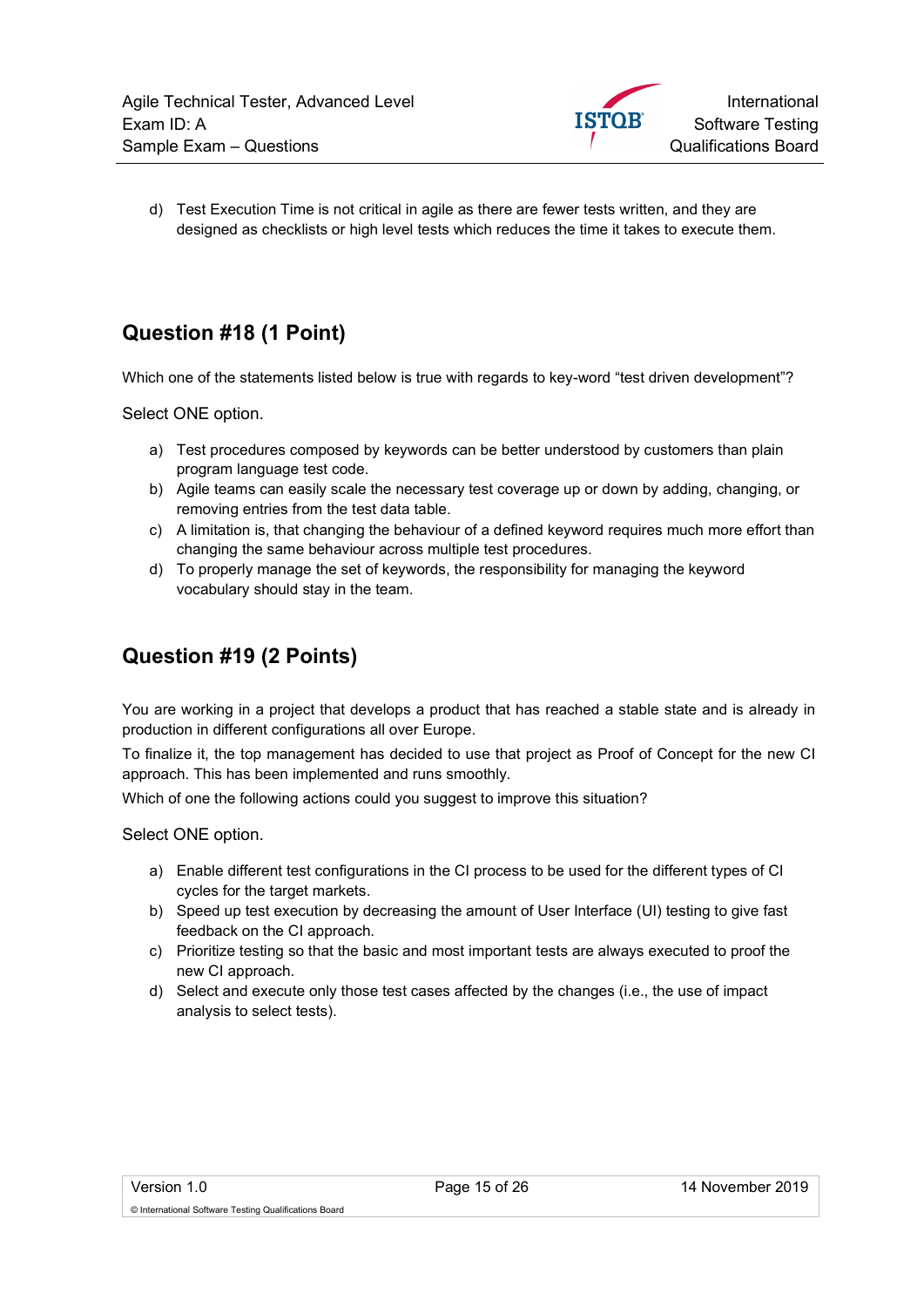

# Question #20 (1 Point)

Which testing methodology emphasizes on examples rather than on real test scenarios?

I) Test-driven development (TDD)

II) Behavior Driven Development (BDD)

- III) acceptance test-driven development (ATDD)
- IV) specification by example (SBE)

Select ONE option.

- A) I & II B) III C) IV
- D) I, III & IV

#### Question #21 (1 Point)

Which of the following is the correct mnemonic for FIRST in TDD?

- a) Fast, Isolated, Repeatable, Self-validating, Thorough
- b) Fast, Isolated, Repeatable, self-checking, Testable
- c) Focussed, Isolated, Repeatable, Stand-alone, Testable
- d) Fast, Interactive, Repeatable, Small-scope, Test-driven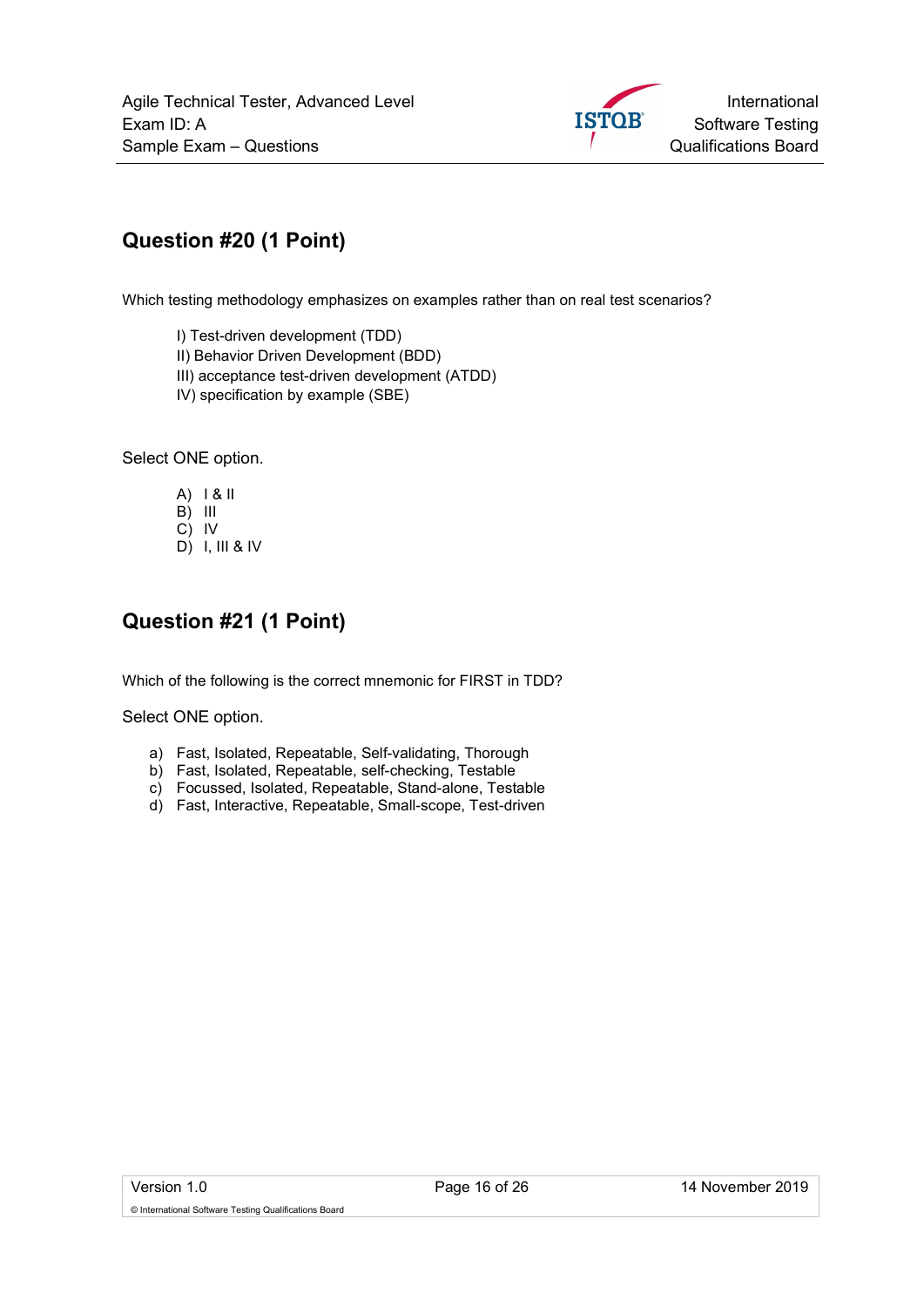

## Question #22 (3 Points)

Exploratory testing is a well known On-the-fly OR ad-hoc testing approach. Which of the following statements about it are true?

- I. It is a structured and rigorous activity
- II. Tester's mind is not in control as its about freedom and responsibility of individual tester
- III. Tester should not have knowledge about the application and its functionality in advance
- IV. It is often used as form of usability testing
- V. Test charters used should be atomic<br>VI. Tester does not need to have prior ex
- Tester does not need to have prior experience in the field of testing as he/she is free to explore unbounded

Select ONE option.

- a) I, II and IV
- b) I and IV
- c) III and V
- d) II and VI

#### Question #23 (1 Point)

Which of the following factors contribute to code refactoring?

- I. Presence of redundant code or unused variables
- II. Over-complicated code design
- III. Mostly to improve non-functional attributes of the software
- IV. Increased technical debt

#### Select ONE option.

- a) I and IV
- b) I, II and IV
- c) III and IV
- d) All of the above

© International Software Testing Qualifications Board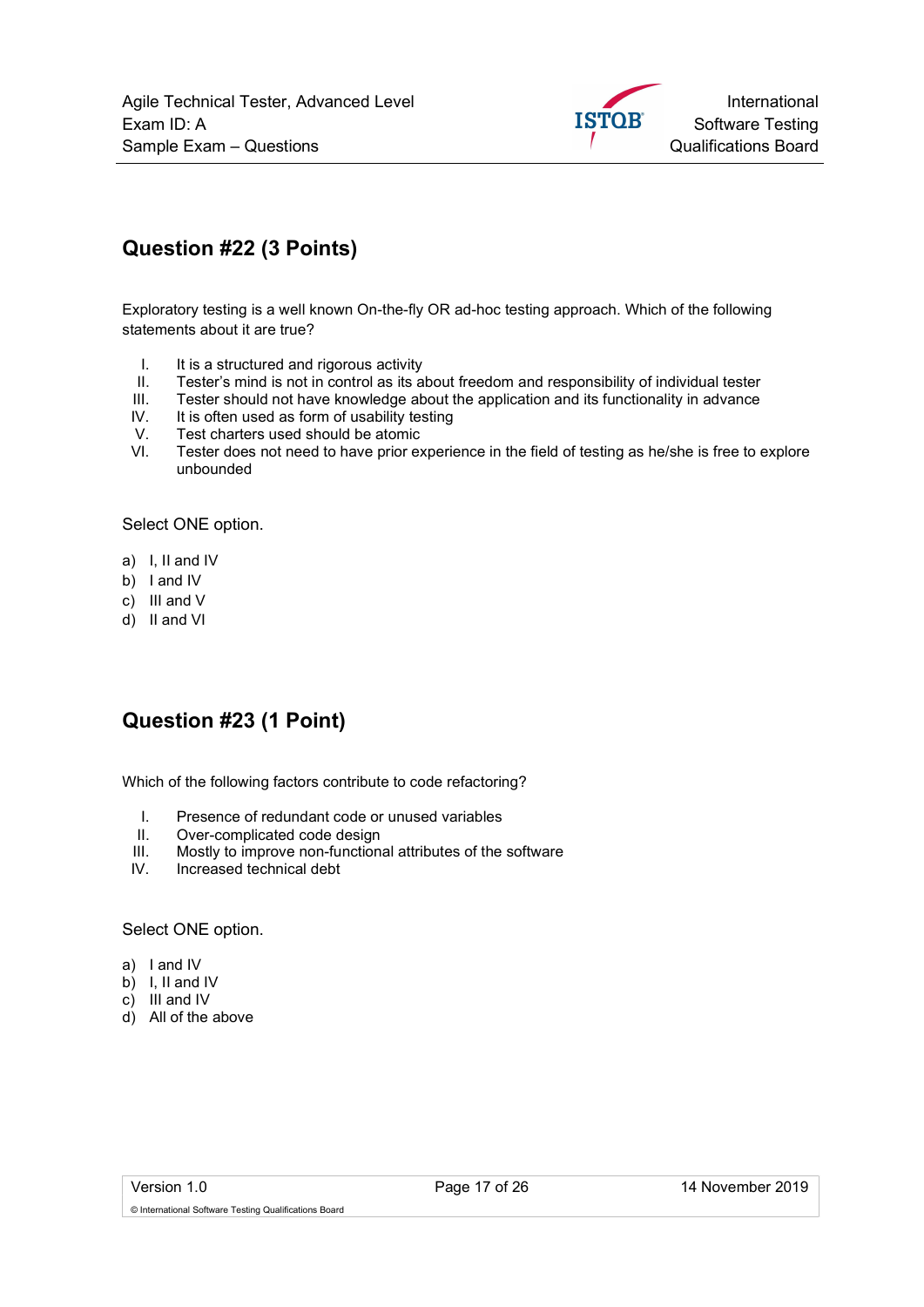

## Question #24 (3 Points)

How can one avoid technical debt?

- I. Future planning
- II. Code review and static code analysis
- III. Enticement to save time and money
- IV. Close collaboration with development team

#### Select ONE option.

- a) II
- b) II and IV
- c) I, II and IV
- d) All of the above

#### Question #25 (3 Points)

Which of the following testing processes help in achieving continuous integration?

- I. Risk based testing approach to test basic and most important changes
- II. Cloud testing environment to replicate production environment for quick and real user outputs
- III. Service virtualization to simulate the behaviour of a connected system or service
- IV. Segregation of test configuration for different types of CI cycles.

- a) I and III
- $\overline{b}$ ) III
- c) II and IV
- d) All of the above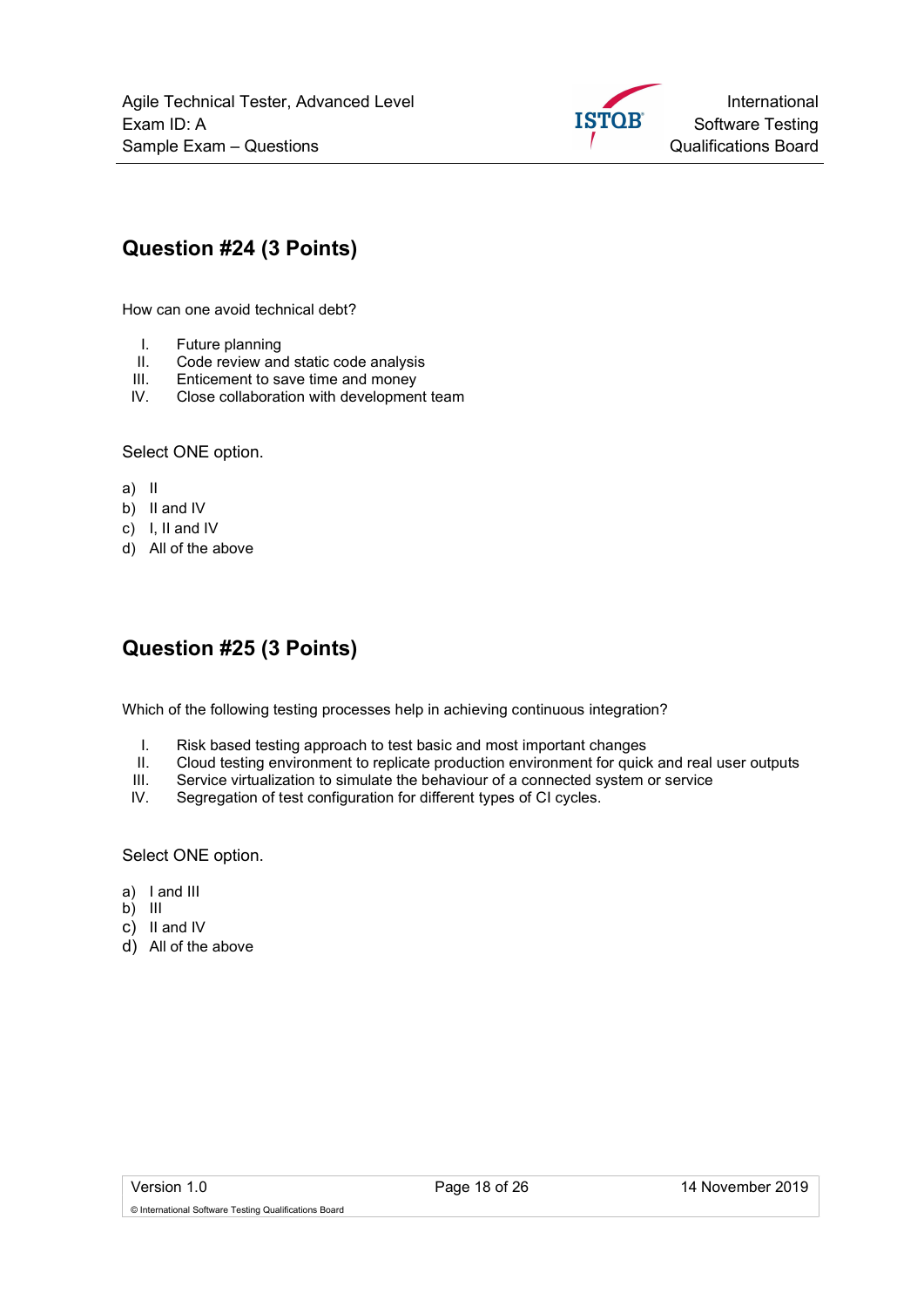International **ISTOB** Software Testing Qualifications Board

# Question #26 (1 Point)

A functionality from Swiss Banking system is available in all environments 24 X 7 and it needs service for different transactions from a 3<sup>rd</sup> party software component. Does this SUT qualify for Service virtualization?

- I. No, as there is an interface with an external service.
- II. Yes, to perform time controlled non-functional testing of SUT.
- III. Yes, to lower the cost of test infrastructure set-up as compared to the cost of testing with real  $3<sup>rd</sup>$  party service due to the fact that virtual service does not need to include all of the functionality and test data of the actual external service.
- IV. No, as external services have some sort of inherent wait time associated with network travel time and virtual service can respond instantaneously as it is in the same network/environment as our SUT.

Select ONE option.

- a) I
- b) II and III
- c) III and IV
- d) II, III and IV

# Question #27 (1 Point)

The following is a list of Elicitation techniques descriptions. Choose the one which is described correctly.

- a) Qualitative Questionnaires: Having Open-ended questions which are extremely effective way to add more quality to quantitative research. These type of questions are best used as a followup. The qualitative questionnaire take more time than other techniques, thus fits as an elicitation technique for small group of stakeholders.
- b) Quantitative Questionnaires: is using data taken from open-ended questions in order to make comparisons between various data points. This will often provide data that can be included in a conclusion for an acceptance criterion.
- c) Qualitative Questionnaires: Yes/No questions are an extremely effective way to add more quality to quantitative research. They are best used as a follow-up to key questions. This could generate additional information for which new User Stories have to created or has to be added to existing ones
- d) Qualitative Interview: The qualitative interview is alot less effective than a quantitative query and is mainly used to acquire information about backgrounds, contexts and causes. It is likely to return good data, and acceptance criteria can be derived from the responses regarding the context of a user story.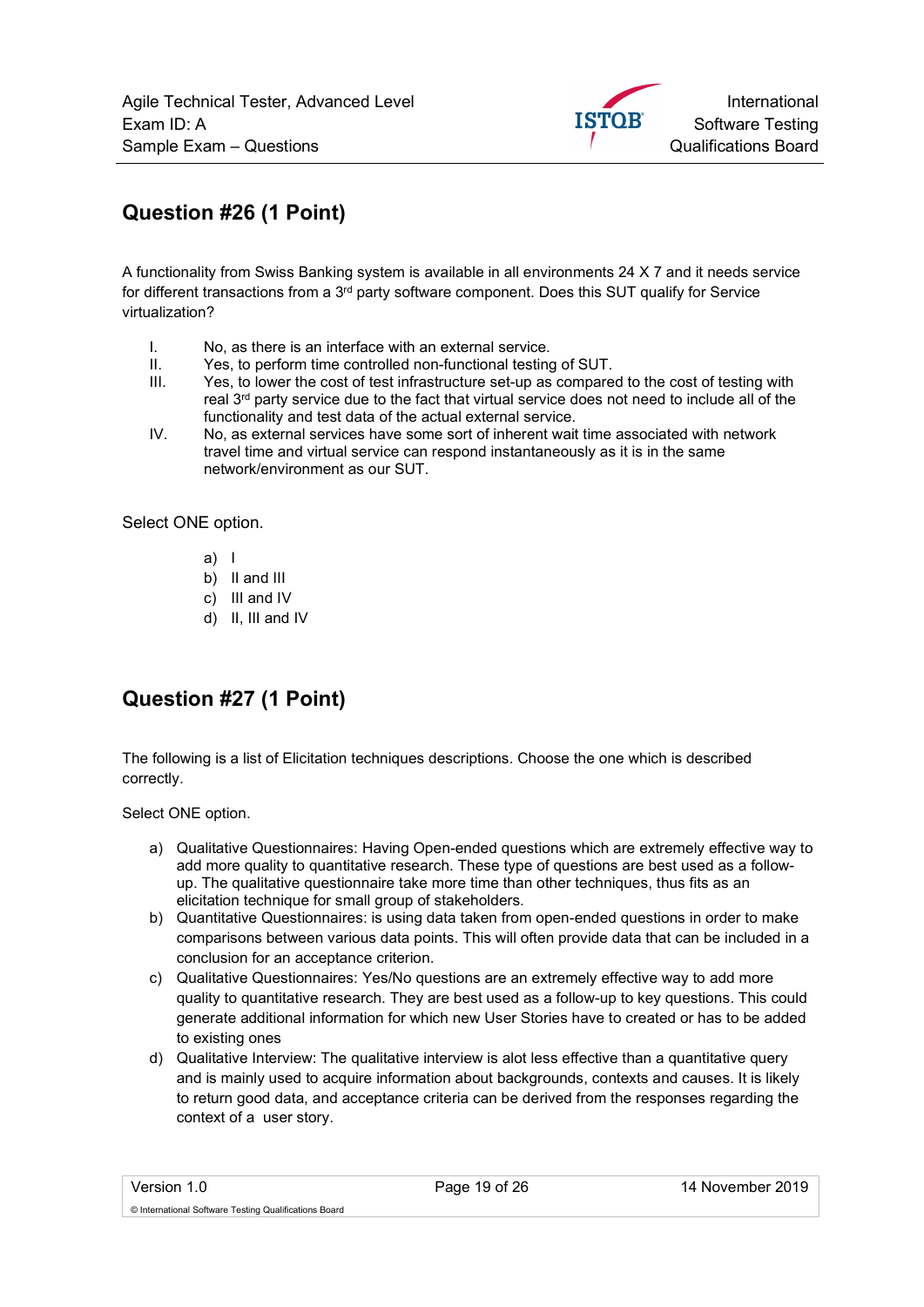

# Question #28 (1 Point)

Which of the following can be used as an Elicitation technique to identify acceptance criteria?

Select ONE option.

- a) Equivalence Partitioning, Decision tables, 6 Thinking Hats, SMART, INVEST, Quanitative Questionnaires.
- b) Equivalence Partitioning, Boundary Value Analysis, Statement Coverage, Path Coverage Analysis, INVEST, Qualitative Questionnaires.
- c) Decision tables, Equivalence Partitioning, SMART, Qualitative Interviews, Decision Coverage analysis, Apprenticing.
- d) Apprenticing, Boundary Value Analysis, Path Coverage Analysis, Decision Tables, Equivalence Partitioning.

#### Question #29 (1 Point)

A 'Story Map' can help a tester, because …

Select TWO options.

- a) it visualizes the order of priority of each 'User Story', which determines the priority of test execution.
- b) it maps test cases and test data to User Stories.
- c) the 'User Stories' contained in a 'Story Map' are in decreasing priority from 'top left' to "bottom right", which can help to define the test priorities of the test cases testing these 'User Stories'.
- d) it visualizes 'levels' of implementation (from basic to more sophisticated) which can be used to derive different corresponding sets of acceptance test cases.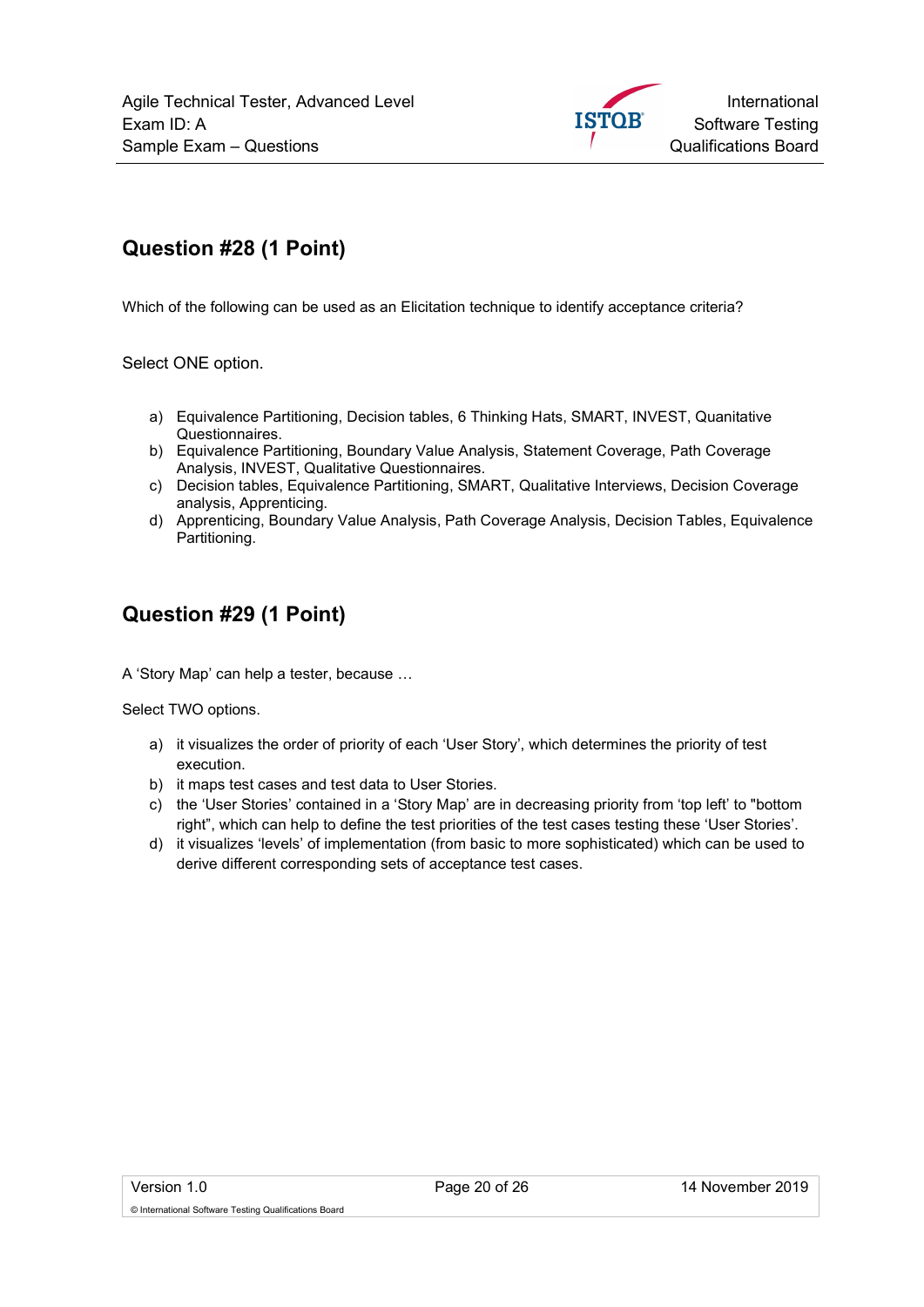

# Question #30 (1 Point)

Select the criteria a successful 'regression-averse approach' for test automation should fulfill:

Select TWO options.

- a) the set of regression tests grows inline with the growing set of features implemented.
- b) automated test cases from the set of regression tests are continuously improved and refactored.
- c) automated test cases are implemented in a way supporting good maintainability.
- d) the number of automated tests is limited by the number of tests given by the projects test pyramid.

#### Question #31 (1 Point)

Which one of the following statements is true in regards story mapping?

Select ONE option.

- a) Story mapping can be used to identify the order of functionalities to determine test priorities.
- b) Identifies integration points, which should be considered during test design.
- c) Visualize groups of user stories related to a common area of the system which can be considered for inclusion in the same iteration.
- d) Identifies gaps in user stories by identifying different types of users that may use the system.

#### Question #32 (3 Points)

As a tester, you are asked to introduce the ATDD methodology in the team. Which TWO of the following points describe better the ATDD?

Select TWO options.

- a) ATDD is customer focused rathen than development.
- b) ATDD im development focused rather than customer.
- c) ATDD and TDD are both customer focused.
- d) ATDD and BDD are customer focused.
- e) BDD, ATDD, TDD are for both customer and development focused.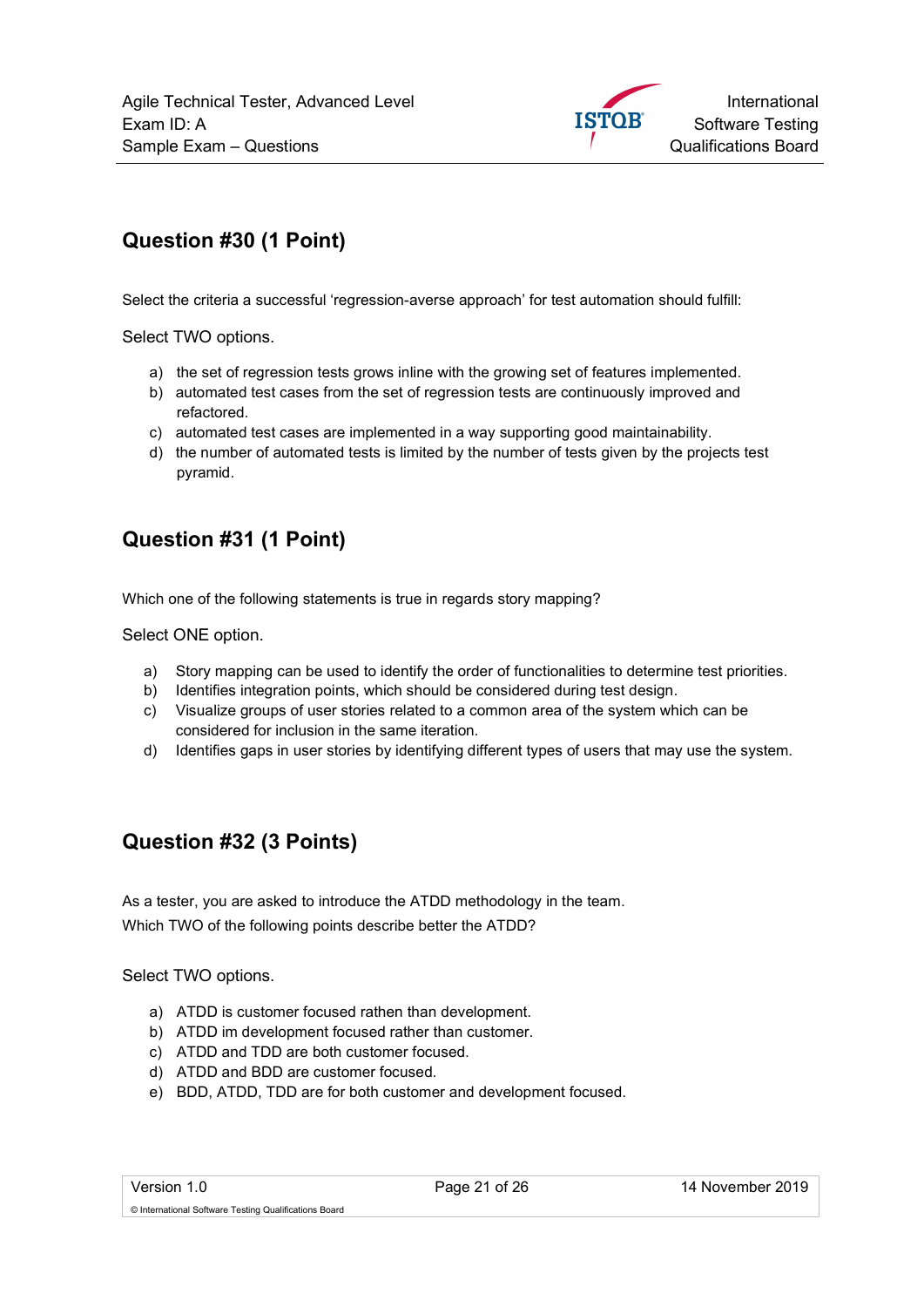#### Question #33 (2 Points)

You are working as test manager in a project and need to check huge amount of data. You think the approach of data-driven testing could be the correct solution.

You want to prepare a Proof of Concept (PoC) to decide if using DDT technique would help or not.

You have a collection of data to be used for the PoC.

Which is the best option from the list below?

Select ONE option.

- a) Ask the test automation team to create several TCs each covering a particular scenario and perform the PoC.
- b) Ask the test automation team to adapt some existing TCs to work with given test data and perform the PoC.
- c) Ask the test automation team to prepare a general TC to read all data and process them, then perform the PoC.
- d) The PoC cannot be executed with the given data, but same TCs can be executed anyway to give an idea about the process quality.

#### Question #34 (1 Point)

As part of test automation team, you are involved in definition of a new method to create and maintain new TCs. Some new methods are being checked and the decision now is to implement a Keyword-Driven Testing (KDT).

Which of the following points is better describing the method KDT?

Select ONE option.

The main idea of a Keyword-driven Testing is

- a) Create a TC or a set of TCs, able to analyze the data, which will act as keyword, e.g. a Boolean will trigger a True/False path.
- b) Write an interpreter and assign to every keyword (pre defined vocabulary) a special application to be executed.
- c) Create a set of TCs, each able to understand one given order (keyword), get the necessary data from a predefined DB and execute the command itself.
- d) Create a set of macro language (keyword), based on them, a dispatcher TC will understand what/how to proceed.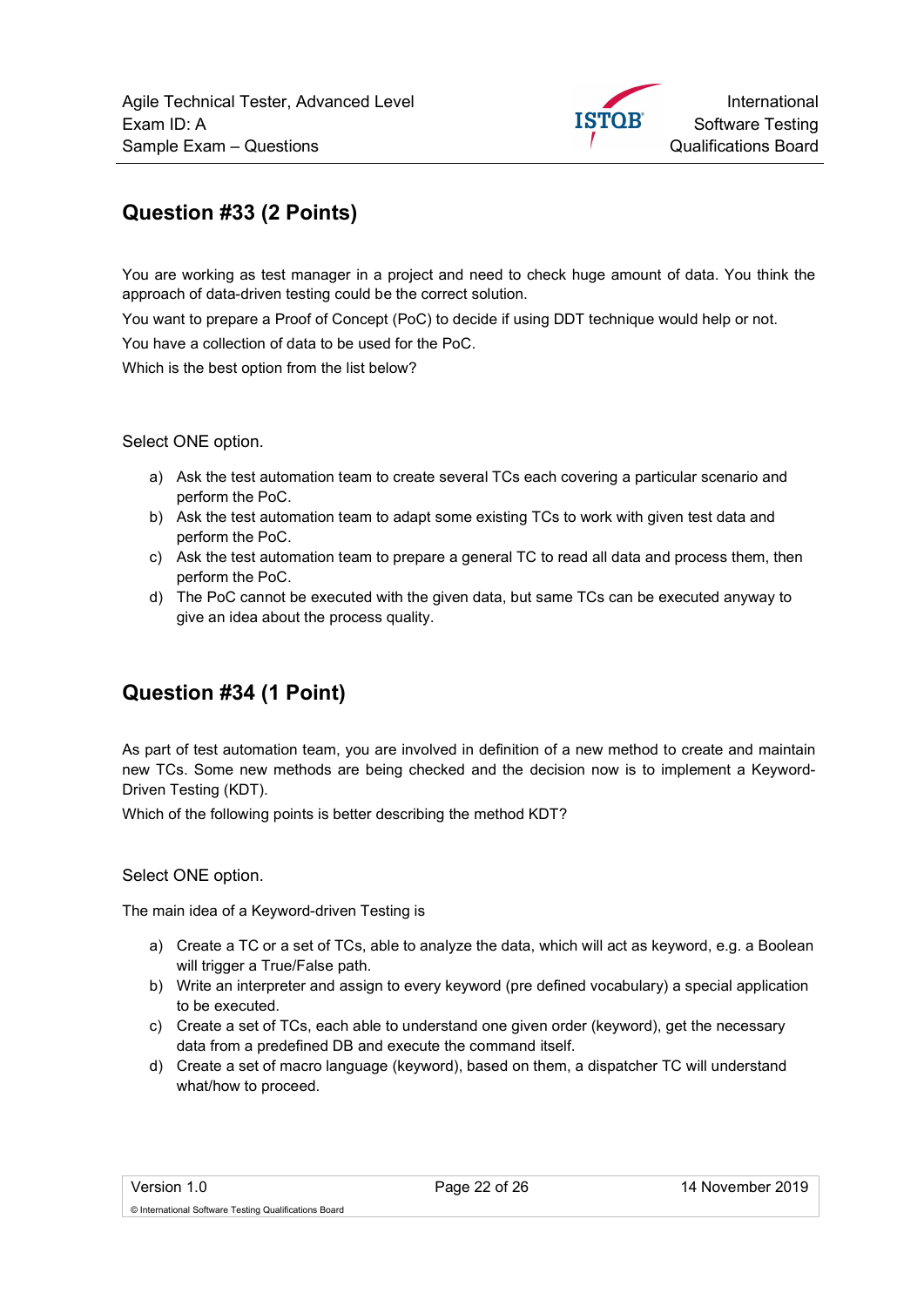

# Question #35 (1 Point)

You are responsible for creating a test automation suite for some regression tests at different levels.

Which of the following combination is the correct one?

- 1. Smoke test
- 2. Unit test
- 3. System test
- 4. User acceptance test
- a. Minimum test cases set execution
- b. Medium test cases set execution
- c. Ad-hoc created TCs
- d. Full test cases set execution

Select ONE option.

- a) 1a, 2d, 3c, 4b
- b) 1a, 2c, 3d, 4b
- c) 1c, 2d, 3b, 4a
- d) 1d, 2a, 3c, 4b

# Question #36 (1 Point)

Which is the best definition of continuos testing and continuos delivery?

Continuos testing :

- a. the tester will perform test execution (manual,automatic) based on given timing, e.g. once per day at 7:00 as part of continuos delivery.
- b. The system will trigger automatically a sample test execution based on Developer decision (e.g. after every software replacement in the project library).
- c. The test will be executed based on a new version of application, which can happen once a day, once a week or on demand as part of continuos delivery.

Continuos delivery

- 1) The developer is asked to replace the code he has modified by end of day or on demand.
- 2) The developer replaces his module once completed, the continous testing can take place upon replacement of new software.
- 3) The developer replaces his module once completed, a new version of app will be created and the testing can take place upon completion.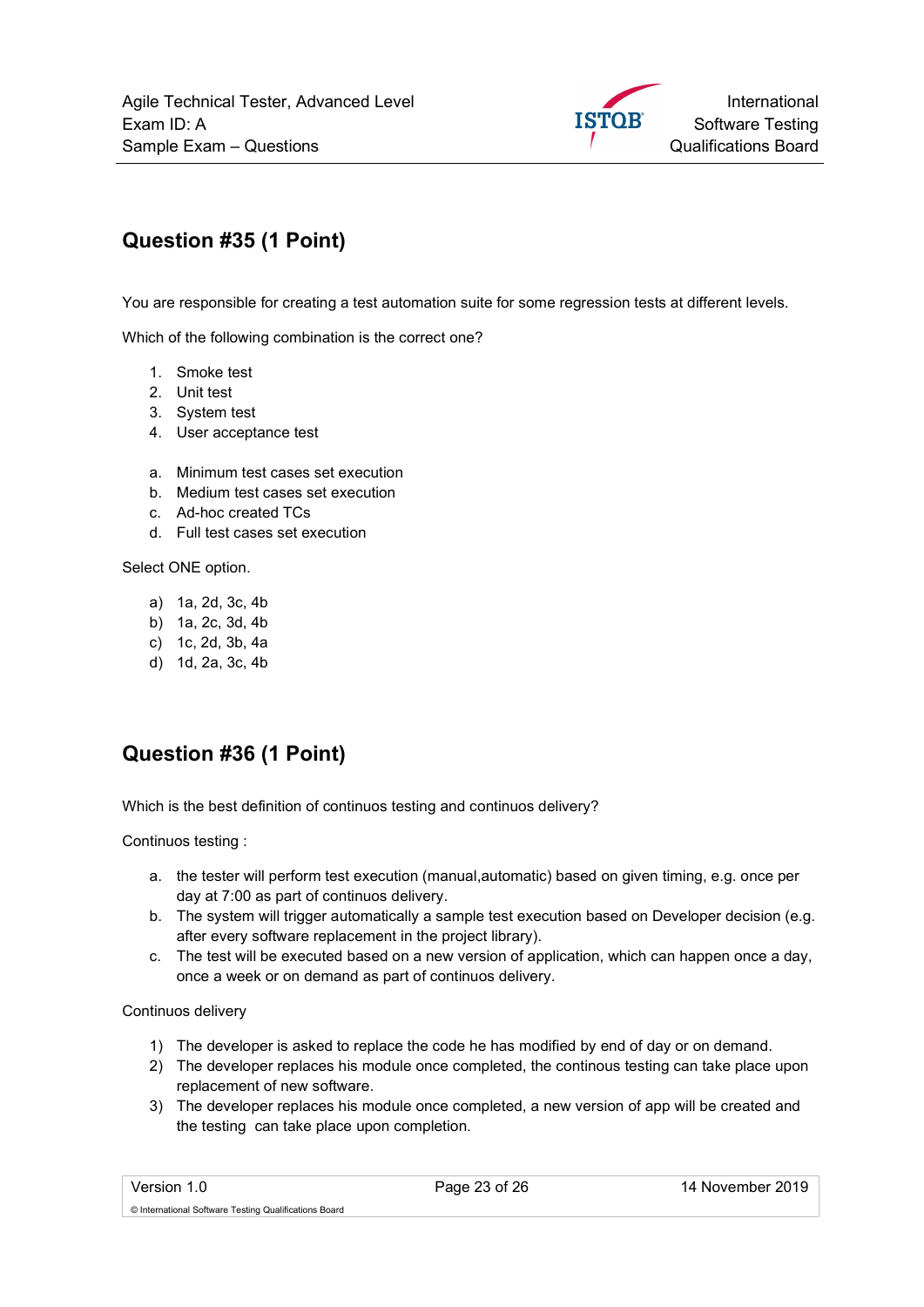

Select ONE option.

- a) a3
- b) c2
- c) b3
- d) b2

# Question #37 (1 Point)

Please select the best choice for a definition of service virtualization:

- a) A virtual machine, which can be setup to accomplish several tasks (services), to be used for different scopes from several users at same time. It is a closed system managed to reproduce the real behaviour for performances checks.
- b) It is a process which simulates the relevant behaivour, such as performance, data of a real service. It can be accessed simultaneusly by several users.
- c) It is a physical system, which is tailored in different systems (virtual servers), they will then simulate a virtual service, with some representative performances, as it would be a real service.
- d) A virtual service is exactly a one-to-one replication of a physical server, with the difference it can be addressed by several user simultaneusly, and each of them can address by a unique name, i.e. each user accesses the system by different names.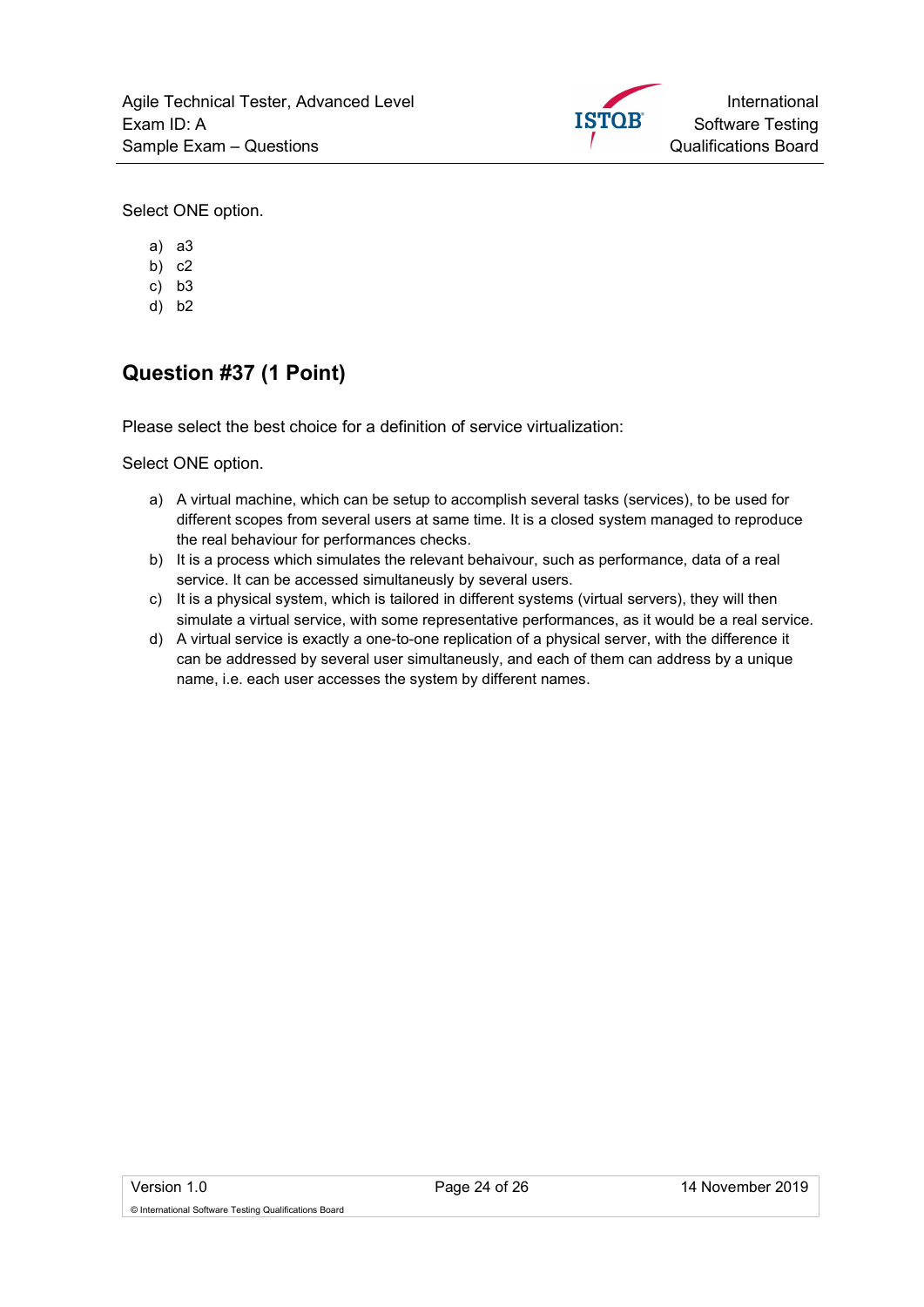International **ISTOB** Software Testing Qualifications Board

#### Question #38 (2 Points)

The Test manager of a testing team is working together with a developer and they plan to have a continuous integration process established from the next release.

Which of the following elements are NOT part of a continuos integration:

Select TWO options.

- a) The test cases to be executed need to be defined and prioritized.
- b) Several test configuration should be defined and made available,so that depending on a special phase, the correct configuration can be used.
- c) It is important to have a reduced well defined set of TCs. The system test performed should not take longer than a predefined time. If the test will take longer, the task to overlap with next cycle can bring to useless results.
- d) Need to speed up the test execution, so that the performed TC, most related to unit test, will complete in a short time.
- e) It is a good rule to execute always the same TC as they are defined, if not the behaviour, e.g. execution time, will differ from a run to antoher one, which would make the result not relevant.

#### Question #39 (1 Point)

Refactoring is a process of restructuring computer code without changing its external behavior. Like all other process it had disadvantages too. Which ones are its disadvantages?

Select TWO options.

- a) Regular additional time required for code review and analysis in each iteration
- b) Overall time consuming as efforts are required to analyse and fix review comments
- c) expensive as it needs regular maintenance
- d) Unknown impacted areas impact test planning, specifically for regression tests